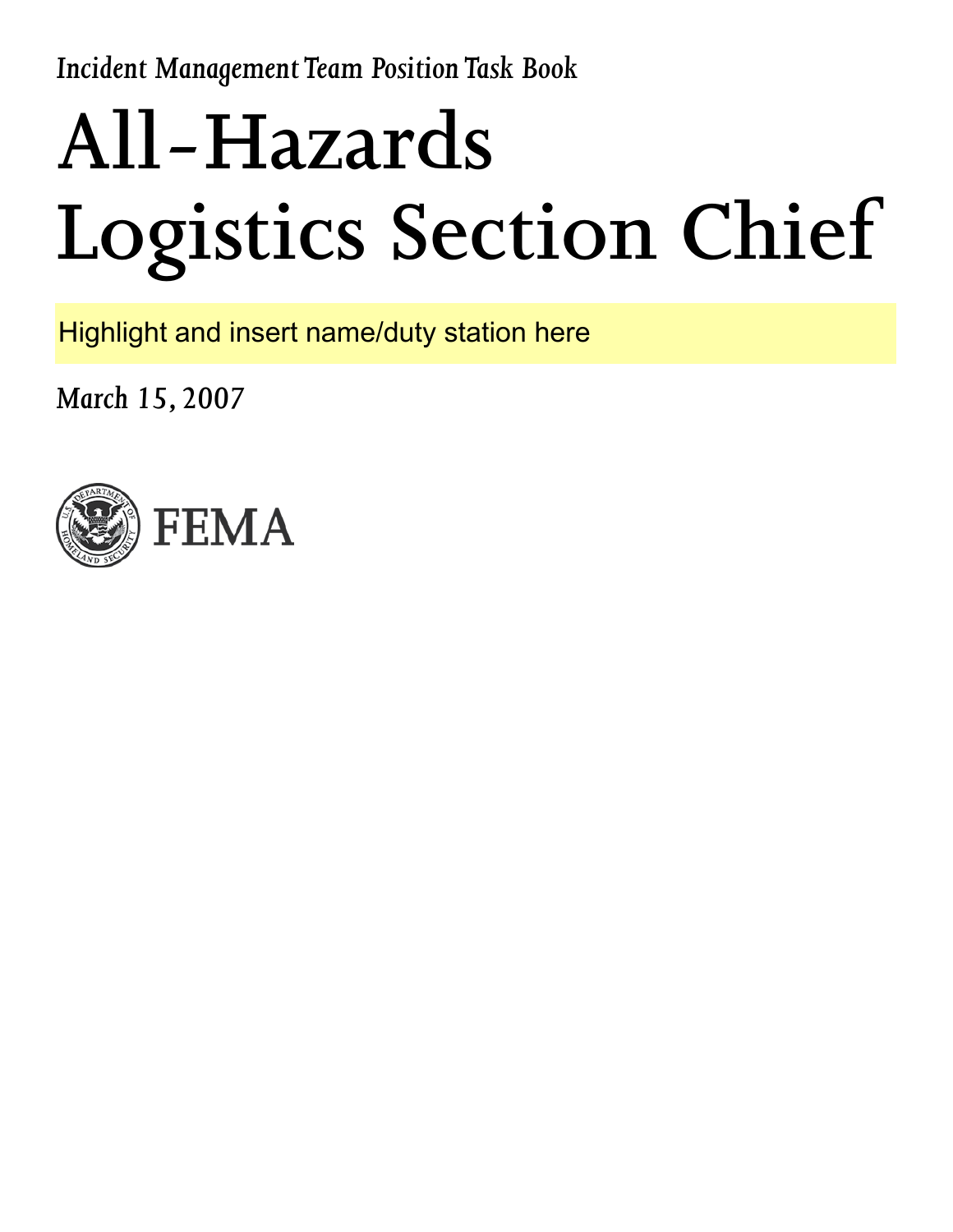*Incident Management Team Position Task Book*

## **All-Hazards Logistics Section Chief**

Version: LSC.1

*March 15, 2007*

## **POSITION TASK BOOK ASSIGNED TO:**

INDIVIDUAL'S NAME, DUTY STATION, AND PHONE NUMBER

## **POSITION TASK BOOK INITIATED BY:**

OFFICIAL'S NAME, TITLE, DUTY STATION, AND PHONE NUMBER

LOCATION AND DATE THAT POSITION TASK BOOK WAS INITIATED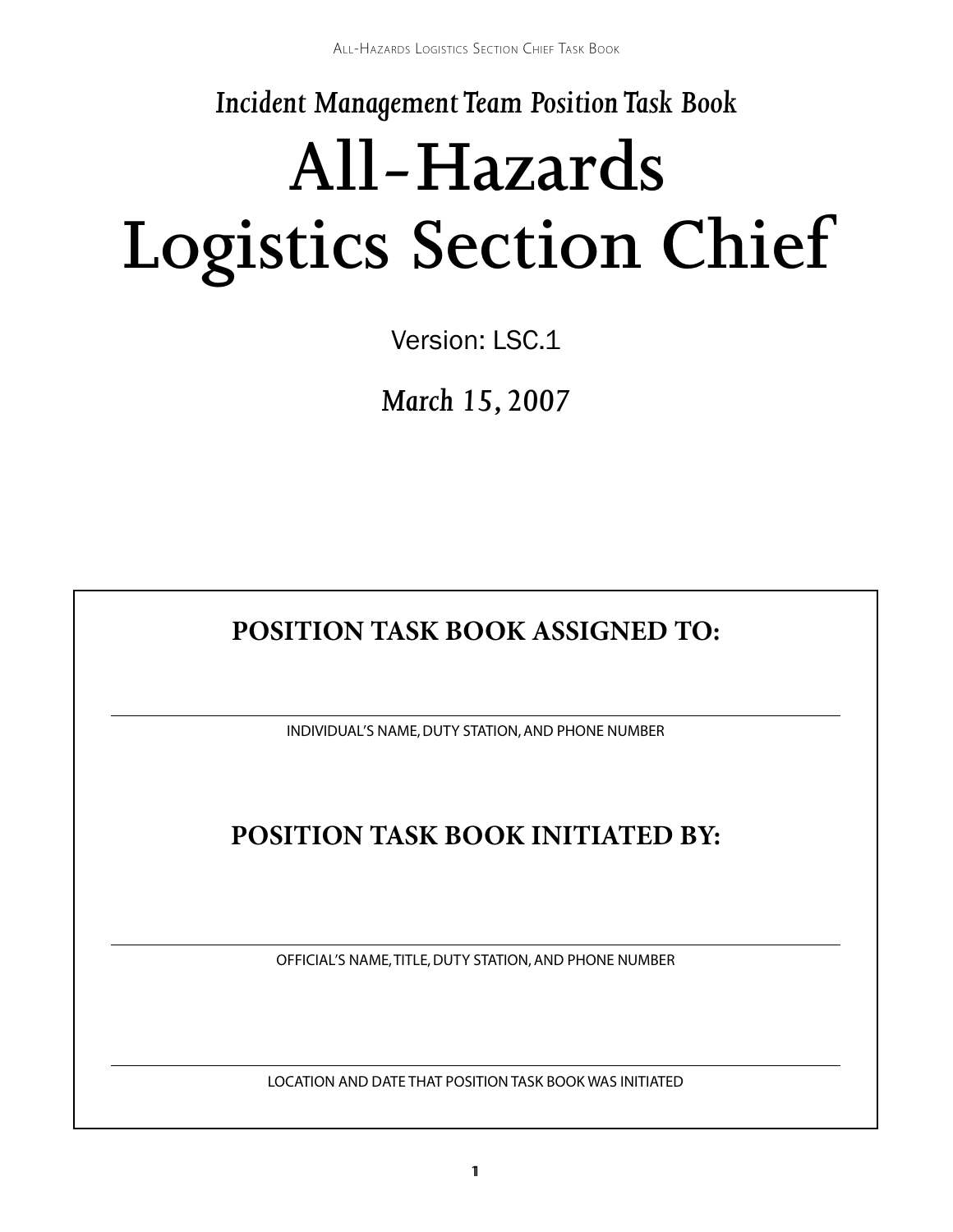## **EVALUATOR**

*Do not complete this unless you are recommending the trainee for certification/qualified*

VERIFICATION/CERTIFICATION OF COMPLETED POSITION TASK BOOK FOR THE POSITION OF

## **FINAL EVALUATOR'S VERIFICATION**

I verify that all tasks have been performed and are documented with appropriate initials.

I also verify that\_\_\_\_\_\_\_\_\_\_\_\_\_\_\_\_\_\_\_\_\_\_\_\_\_\_\_\_\_\_\_\_\_\_\_\_\_\_\_\_\_\_\_\_\_\_\_\_\_\_\_\_\_\_\_\_\_\_\_\_\_\_\_\_\_\_\_\_\_\_\_\_\_ has performed as a trainee and should therefore be considered for certification in this position.

FINAL EVALUATOR'S SIGNATURE AND DATE

EVALUATOR'S PRINTED NAME, TITLE, DUTY STATION, AND PHONE NUMBER

#### **AGENCY HEAD RECOMMENDATION FOR CERTIFICATION**

I certify that

has met all requirements for qualification in this position and I recommend that they be certified for the position.

OFFICIAL'S SIGNATURE AND DATE

OFFICIAL'S NAME TITLE, DUTY STATION, AND PHONE NUMBER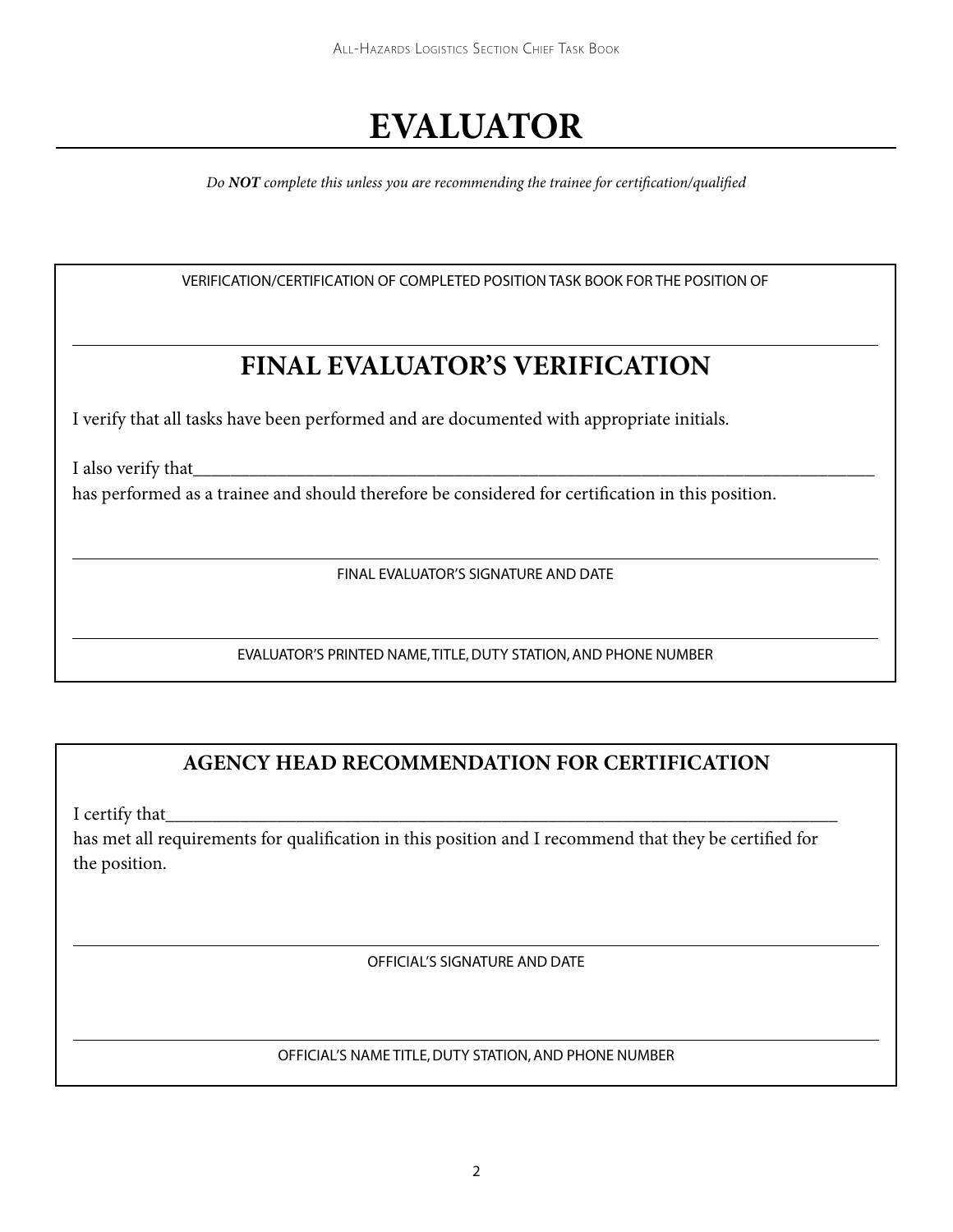## **INCIDENT MANAGEMENT SYSTEM POSITION TASK BOOK**

Position Task Books (PTBs) were developed for designated positions as described under the National Interagency Incident Management System (NIIMS) and have been incorporated into the National Incident Management System (NIMS). The position task book is used by the authority having jurisdiction to certify that the person to whom the task book belongs meets the standards recommended by the National (NIMS) Integration Center (NIC).

Each PTB lists the performance requirements (tasks) for the specific position in a format that allows a trainee to be evaluated against written guidelines. Successful performance of all tasks, as observed and recorded by an evaluator, will result in a recommendation that the trainee be certified in that position. Evaluation and confirmation of the individual's performance of all the tasks may involve more than one evaluator and can occur on incidents, in classroom simulation, and in other work situations. Designated PTBs require position performance during which the majority of required tasks are demonstrated on a single incident. It is important that performance be critically evaluated and accurately recorded by each evaluator. All tasks must be evaluated. All bullet statements within a task that require an action (contain an action verb) must be demonstrated before that task can be signed off.

A brief list of responsibilities also appears below.

#### **RESPONSIBILITIES:**

- 1. The **Agency Management** is responsible for:
	- Selecting trainees based on the needs of their organization or area Incident Management Teams.
	- • Providing opportunities for evaluation and/or making the trainee available for evaluation.
- 2. The **Individual** is responsible for:
	- Reviewing and understanding instructions in the PTB.
	- Identifying desired objectives/goals.
	- Providing background information to an evaluator.
	- Satisfactorily demonstrating completion of all tasks for an assigned position within three years.
	- Assuring the evaluation record is complete.
	- Notifying the local agency head when the PTB is completed, and obtaining their signature recommending certification.
	- Keeping the original PTB in personal records.
- 3. The **Evaluator** is responsible for:
	- Being qualified and proficient in the position being evaluated.
	- Meeting with the trainee and determining past experience, current qualifications, and desired objectives/goals.
	- Reviewing tasks with the trainee.
	- Explaining to the trainee the evaluation procedures that will be utilized and which objectives may be attained.
	- Identifying tasks to be performed during the evaluation period.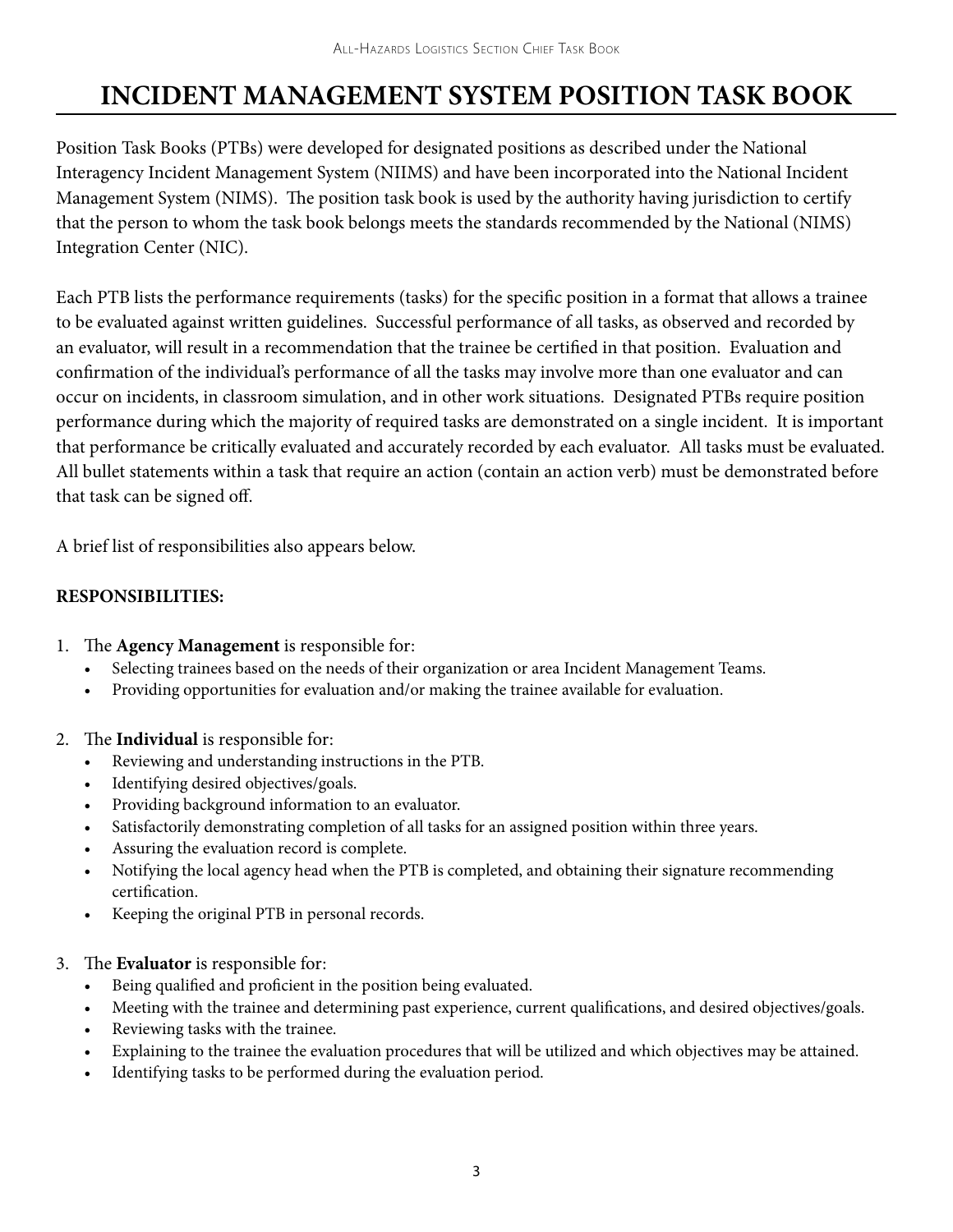- • Accurately evaluating and recording demonstrated performance of tasks. Dating and initialing completion of the task shall document satisfactory performance. Unsatisfactory performance shall be documented in the Evaluation Record.
- • Completing the Evaluation Record found at the end of each PTB.
- 4. The **Final Evaluator** is responsible for signing the verification statement inside the front cover of the PTB when all tasks have been initialed.
- 5. The **Agency Head** or designee is responsible for:
	- • Issuing the PTB to document task performance.
	- Explaining to the trainee the purpose and processes of the PTB, as well as the trainee's responsibilities.
	- • Tracking progress of the trainee.
	- Identifying incident evaluation opportunities.
	- Identifying and assigning an evaluator that can provide a positive experience for the trainee, and make an accurate and honest appraisal of the trainee's performance.
	- Documenting the assignment.
	- Conducting progress reviews.
	- Conducting a closeout interview with the trainee and evaluator and assuring that documentation is proper and complete.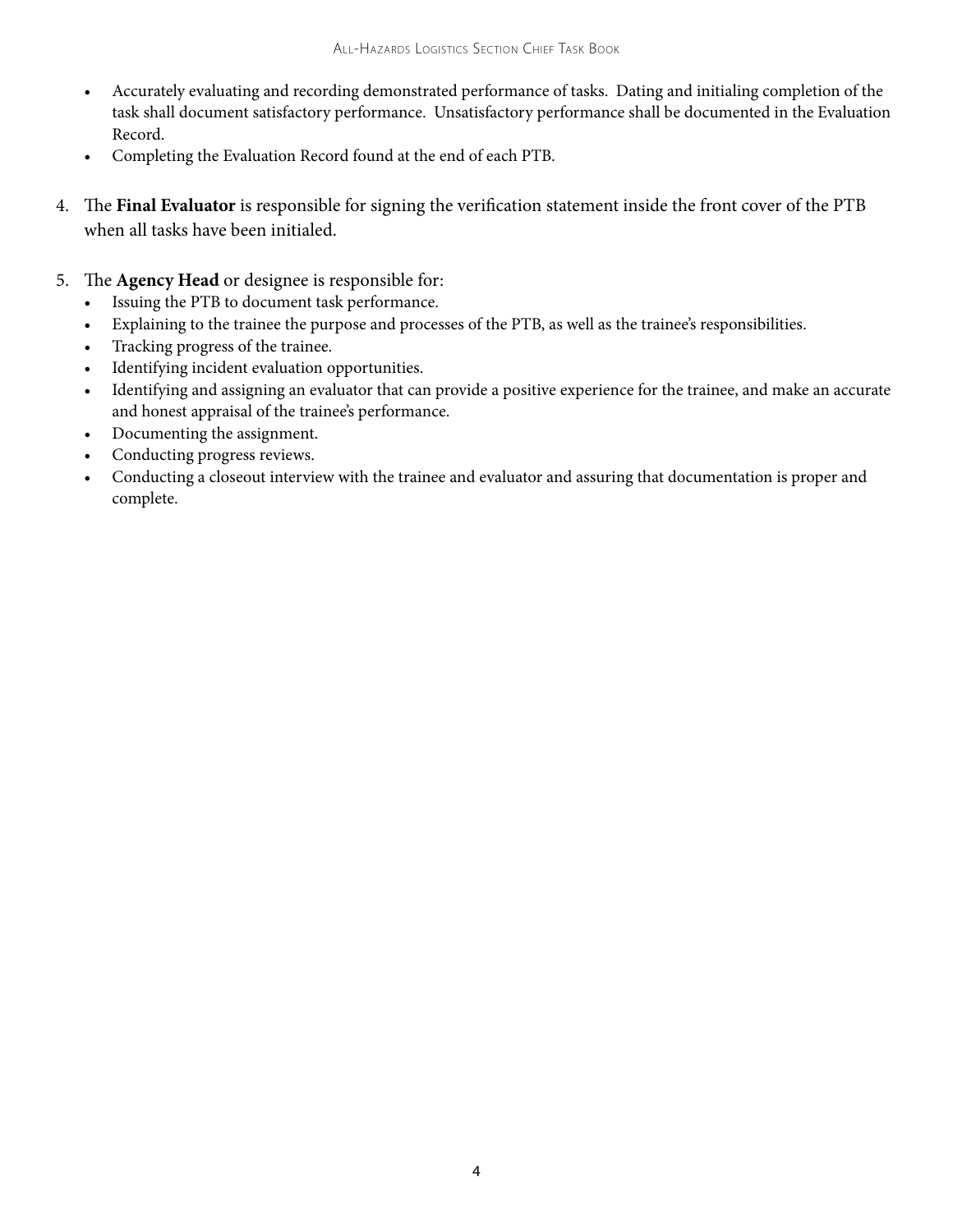#### **Competency 1: Assume position responsibilities**

*Description: Successfully assume role of Logistics Section Chief and initiate position activities at the appropriate time according to the following behaviors.* 

| <b>TASK</b>                                                                                                                                                                                                                                                                                                                                                                                                                                                                                                                                                                                                                                                                                                                                                                                                                                                                                                                                                                                                                                            | <b>CODE</b>    | <b>EVALUATION</b><br><b>RECORD#</b> | <b>EVALUATOR</b> |
|--------------------------------------------------------------------------------------------------------------------------------------------------------------------------------------------------------------------------------------------------------------------------------------------------------------------------------------------------------------------------------------------------------------------------------------------------------------------------------------------------------------------------------------------------------------------------------------------------------------------------------------------------------------------------------------------------------------------------------------------------------------------------------------------------------------------------------------------------------------------------------------------------------------------------------------------------------------------------------------------------------------------------------------------------------|----------------|-------------------------------------|------------------|
| Obtain and assemble information and materials needed<br>1.<br>for kit. Kit will be assembled and prepared prior to<br>receiving an assignment. Kit will contain critical<br>items needed for the assignment and items needed for<br>functioning during the first 48 hours. Kit will be easily<br>transportable and within agency weight limitations. The<br>basic information and materials needed may include,<br>but is not limited to, any of the following:                                                                                                                                                                                                                                                                                                                                                                                                                                                                                                                                                                                        | $\overline{O}$ |                                     |                  |
| <b>Reference Materials</b><br>Appropriate references for the incident type and<br>$\bullet$<br>agencies involved.<br>Field Operations Guide ICS 420-1.<br>٠<br>Position manuals for the section.<br>$\bullet$<br>Individual checklists/reminders.<br>$\bullet$<br>Department of Transportation Emergency Response<br>٠<br>Guide Book, NFES 2150.<br>Emergency Equipment Shift Ticket, NFES 0872.<br>$\bullet$<br>Crew Time Report, NFES 0891.<br>$\bullet$<br>National Mobile Food Service/Shower Contract.<br>IMT contact information.<br>Forms<br>ICS Form 205, Incident Radio Communication Plan.<br>$\bullet$<br>ICS Form 206, Medical Plan.<br>$\bullet$<br>ICS Form 213, General Message.<br>$\bullet$<br>ICS Form 214, Unit Log.<br>$\bullet$<br>ICS Form 260-1, Resource Order Form (four part),<br>$\bullet$<br><b>NFES 1470.</b><br>Agency specific forms appropriate to the function.<br>$\bullet$<br>OF-296, Vehicle/Heavy Equipment Inspection Form,<br>$\bullet$<br><b>NFES 1173.</b><br><b>Supplies</b><br>Pens/pencils/note paper/etc. |                |                                     |                  |
| Office supplies appropriate to the function.                                                                                                                                                                                                                                                                                                                                                                                                                                                                                                                                                                                                                                                                                                                                                                                                                                                                                                                                                                                                           |                |                                     |                  |

- O = task can be completed in any situation (classroom, simulation, incident, daily job, etc.)
- $I =$  task must be performed on an incident
- $R =$  rare event the evaluation assignment may not provide opportunities to demonstrate performance. The evaluator may be able to determine skills/knowledge through interview or the home office may need to arrange for another assignment or a simulation.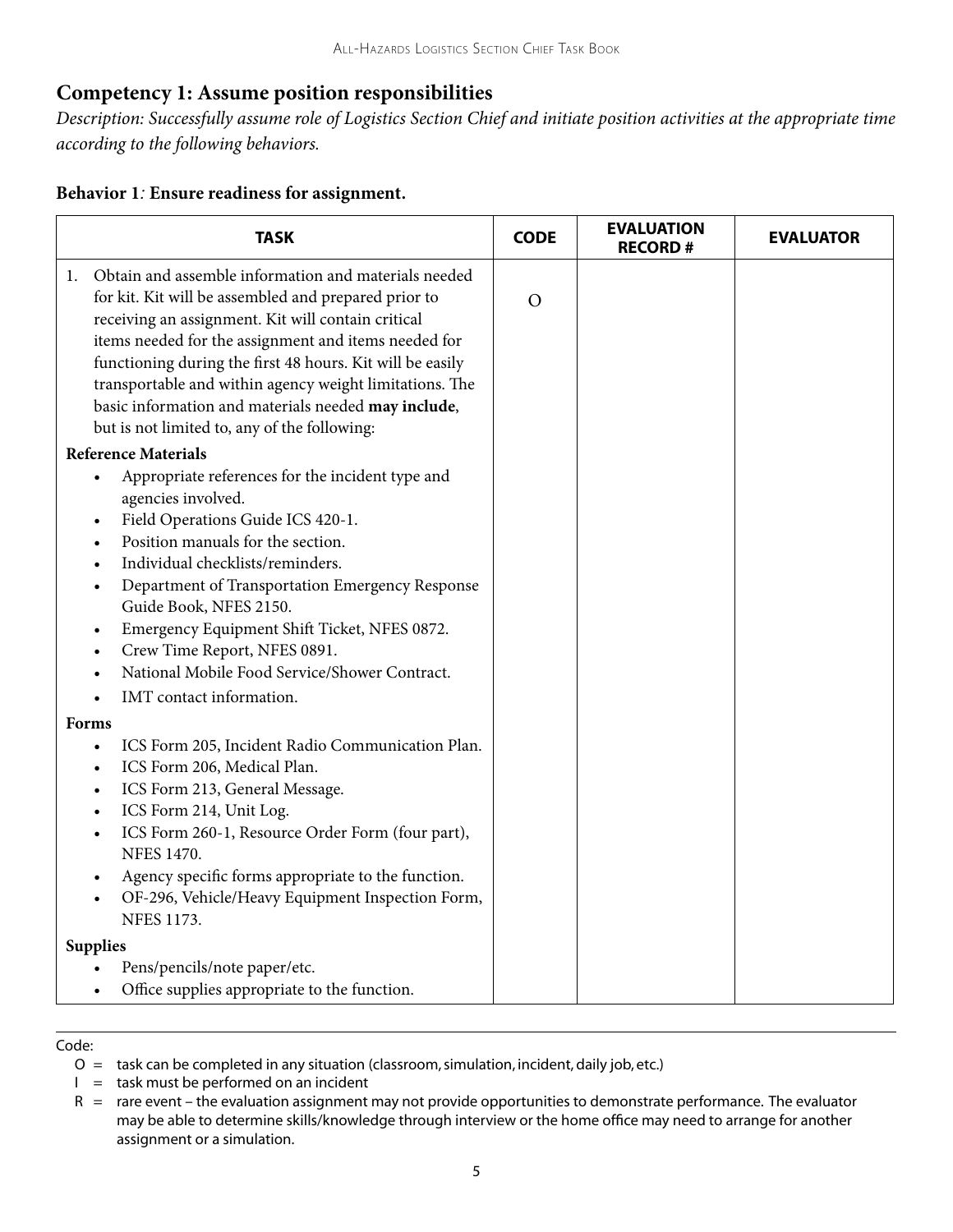#### **Behavior 2: Ensure readiness of self and subordinates [crew] for assignment.**

| <b>TASK</b>                                                                                 | <b>CODE</b> | <b>EVALUATION</b><br><b>RECORD#</b> | <b>EVALUATOR</b> |
|---------------------------------------------------------------------------------------------|-------------|-------------------------------------|------------------|
| 1. Arrive properly equipped at incident assigned location<br>within acceptable time limits. |             |                                     |                  |
| 2. Check in according to agency guidelines.                                                 |             |                                     |                  |

#### **Behavior 3: Ensure availability, qualifications, and capabilities of resources to complete assignment.**

|    | <b>TASK</b>                                                                                                                                                                                                            | <b>CODE</b> | <b>EVALUATION</b><br><b>RECORD#</b> | <b>EVALUATOR</b> |
|----|------------------------------------------------------------------------------------------------------------------------------------------------------------------------------------------------------------------------|-------------|-------------------------------------|------------------|
| 1. | Identify units within the section to be activated and<br>resources required for section operation.                                                                                                                     |             |                                     |                  |
|    | Coordinate the order request after resources are<br>identified.                                                                                                                                                        |             |                                     |                  |
| 3. | Determine logistics section current capabilities and<br>limitations.<br>Ordering time line.<br>Available equipment.<br>Resources on hand; e.g., supplies, drivers, personnel.<br>Facilities capabilities; e.g., camps. |             |                                     |                  |

#### **Behavior 4: Gather, update, and apply situational information relevant to the assignment.**

|           | <b>TASK</b>                                         | <b>CODE</b> | <b>EVALUATION</b><br><b>RECORD#</b> | <b>EVALUATOR</b> |
|-----------|-----------------------------------------------------|-------------|-------------------------------------|------------------|
|           | Obtain complete information from dispatch upon      | $\rm{O}$    |                                     |                  |
|           | activation.                                         |             |                                     |                  |
| $\bullet$ | Incident name.                                      |             |                                     |                  |
|           | Incident order number.                              |             |                                     |                  |
| $\bullet$ | Request number.                                     |             |                                     |                  |
|           | Reporting location.                                 |             |                                     |                  |
| $\bullet$ | Reporting time.                                     |             |                                     |                  |
|           | Transportation arrangements/travel routes.          |             |                                     |                  |
|           | Contact procedures during travel (telephone/radio). |             |                                     |                  |

- $O =$  task can be completed in any situation (classroom, simulation, incident, daily job, etc.)
- $I =$  task must be performed on an incident

 $R =$  rare event – the evaluation assignment may not provide opportunities to demonstrate performance. The evaluator may be able to determine skills/knowledge through interview or the home office may need to arrange for another assignment or a simulation.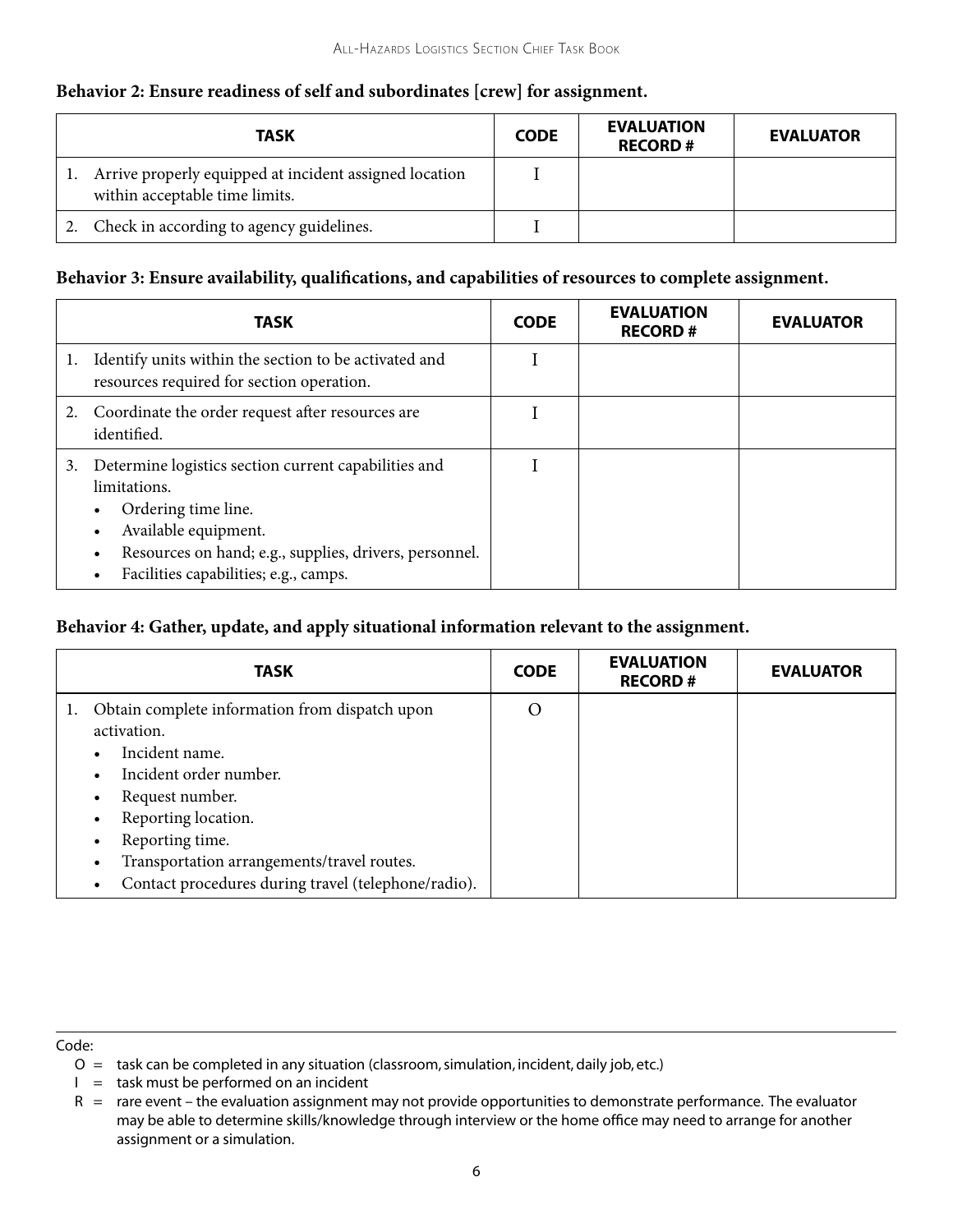| <b>TASK</b>                                                                                                                                                                                                                                                                                                                                                                                                                                                                                                                                                                                                                                                                                                                                                                                                                                                                                                                                                                                                                                  | <b>CODE</b> | <b>EVALUATION</b><br><b>RECORD#</b> | <b>EVALUATOR</b> |
|----------------------------------------------------------------------------------------------------------------------------------------------------------------------------------------------------------------------------------------------------------------------------------------------------------------------------------------------------------------------------------------------------------------------------------------------------------------------------------------------------------------------------------------------------------------------------------------------------------------------------------------------------------------------------------------------------------------------------------------------------------------------------------------------------------------------------------------------------------------------------------------------------------------------------------------------------------------------------------------------------------------------------------------------|-------------|-------------------------------------|------------------|
| 2.<br>Gather information necessary to assess incident<br>assignment and determine immediate needs and actions.<br>Incident Commander's name and agency address.<br>Type of incident.<br>$\bullet$<br>Current resource commitments.<br>Current situation.<br>Expected duration of assignment.<br>Terrain.<br>Weather.<br>Agency Administrator's briefing/other briefing<br>requirements (as appropriate).                                                                                                                                                                                                                                                                                                                                                                                                                                                                                                                                                                                                                                     | $\mathbf I$ |                                     |                  |
| Obtain briefing from Agency Administrator/outgoing<br>3.<br>Incident Commander and gather information.<br>Ensure that briefings from Agency Administrator/<br>outgoing Incident Commander are complete<br>and include, as a minimum description: Incident<br>Objectives, ICS Form 201, organizational structure<br>(area command or single organization), special<br>considerations on the incident, the current national<br>situation and Wildland Fire Situation Analysis (if<br>wildland fire incident).<br>Collect information on current resources assigned,<br>$\bullet$<br>en route, on order, and local resource status including<br>initial attack/response as it relates to the logistics<br>section. These information sources may include:<br>agency dispatcher, Initial Attack/Response Incident<br>Commander, overhead, resource advisor, etc.<br>Determine facilities established and operating.<br>Obtain anticipated incident duration, size, and type.<br>Complete the appropriate checklist for takeover of<br>incidents. | I           |                                     |                  |
| Collect information from outgoing Logistics Section<br>4.<br>Chief, initial Incident Commander or other personnel<br>responsible for incident prior to your arrival.<br>Obtain status of incident and assigned resources.<br>Obtain status of existing logistics section.<br>Obtain information on location situations; e.g., ICP/<br>$\bullet$<br>base locations, medical facilities, road closures,<br>camp locations, etc.                                                                                                                                                                                                                                                                                                                                                                                                                                                                                                                                                                                                                | I           |                                     |                  |

Code:

 $I =$  task must be performed on an incident

O = task can be completed in any situation (classroom, simulation, incident, daily job, etc.)

 $R =$  rare event – the evaluation assignment may not provide opportunities to demonstrate performance. The evaluator may be able to determine skills/knowledge through interview or the home office may need to arrange for another assignment or a simulation.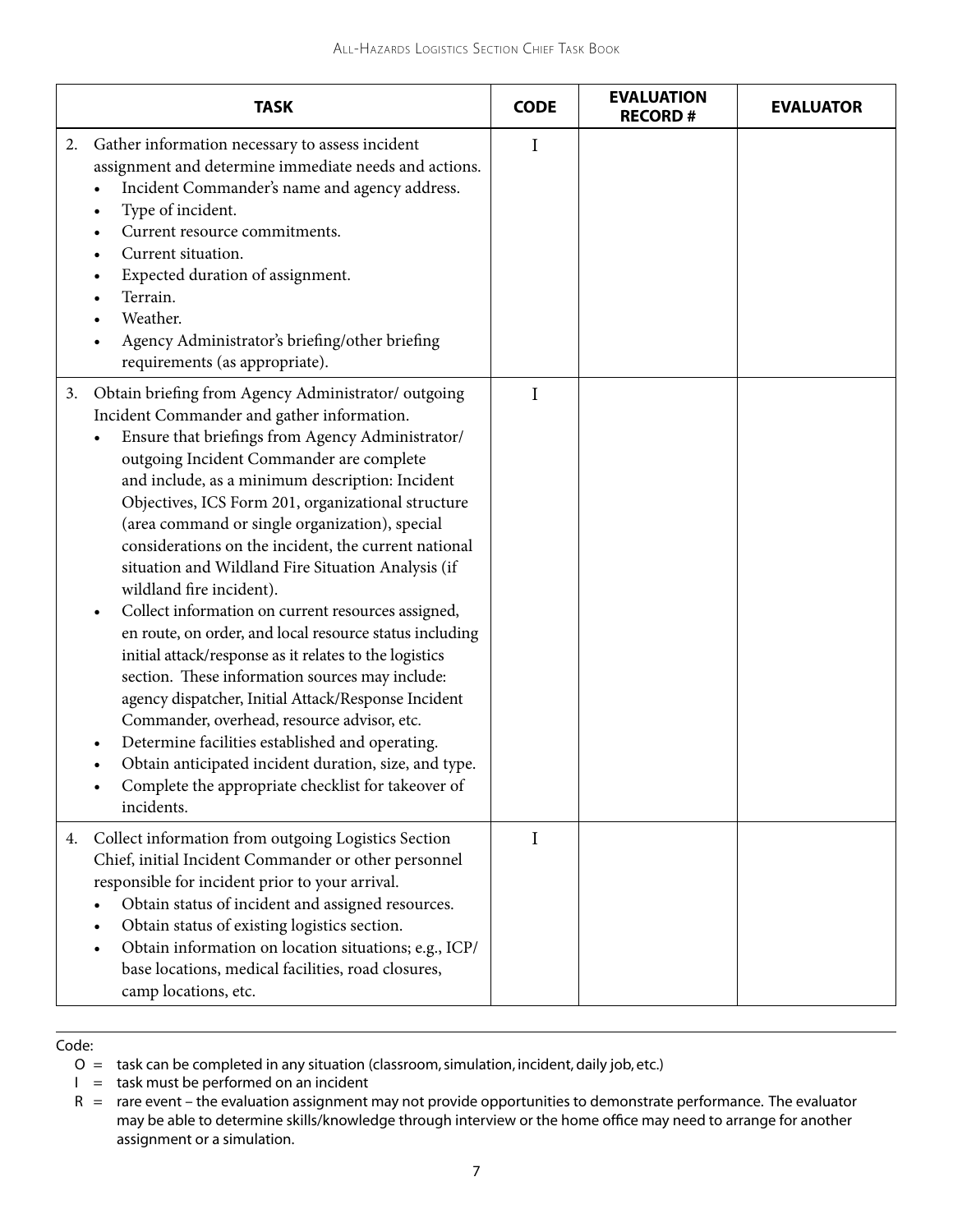#### **Behavior 5: Establish effective relationships with relevant personnel.**

| <b>TASK</b>                                                                                                                                                                                        | <b>CODE</b> | <b>EVALUATION</b><br><b>RECORD#</b> | <b>EVALUATOR</b> |
|----------------------------------------------------------------------------------------------------------------------------------------------------------------------------------------------------|-------------|-------------------------------------|------------------|
| Establish and maintain positive interpersonal and<br>interagency working relationships.<br>Local agencies.<br>Hosting unit.<br>Public.<br>Division/Group Supervisors.<br>Command and General Staff |             |                                     |                  |
| 2. Create a work environment that provides mutual respect<br>and equal opportunity for all personnel assigned to the<br>incident.                                                                  |             |                                     |                  |

#### **Behavior 6: Establish organization structure, reporting procedures, and chain of command of assigned resources.**

| <b>TASK</b>                                                                                                                                                                                                                                                                                                                                                                                                                                                                                                                                                                                                            | <b>CODE</b> | <b>EVALUATION</b><br><b>RECORD#</b> | <b>EVALUATOR</b> |
|------------------------------------------------------------------------------------------------------------------------------------------------------------------------------------------------------------------------------------------------------------------------------------------------------------------------------------------------------------------------------------------------------------------------------------------------------------------------------------------------------------------------------------------------------------------------------------------------------------------------|-------------|-------------------------------------|------------------|
| Plan and activate section.<br>1.<br>Identify units within the section to be activated and<br>$\bullet$<br>resources required for section operation.<br>After resources are identified, coordinate the order<br>$\bullet$<br>request.<br>Identify work space requirements and determine<br>$\bullet$<br>locations.<br>Brief unit leaders including summary of incident,<br>$\bullet$<br>current activity, and anticipated section activity for<br>individual unit planning.<br>Provide initial operating instructions to section<br>$\bullet$<br>personnel, including safety and security concerns<br>and expectations. | I           |                                     |                  |

- $O =$  task can be completed in any situation (classroom, simulation, incident, daily job, etc.)
- $I =$  task must be performed on an incident

 $R =$  rare event – the evaluation assignment may not provide opportunities to demonstrate performance. The evaluator may be able to determine skills/knowledge through interview or the home office may need to arrange for another assignment or a simulation.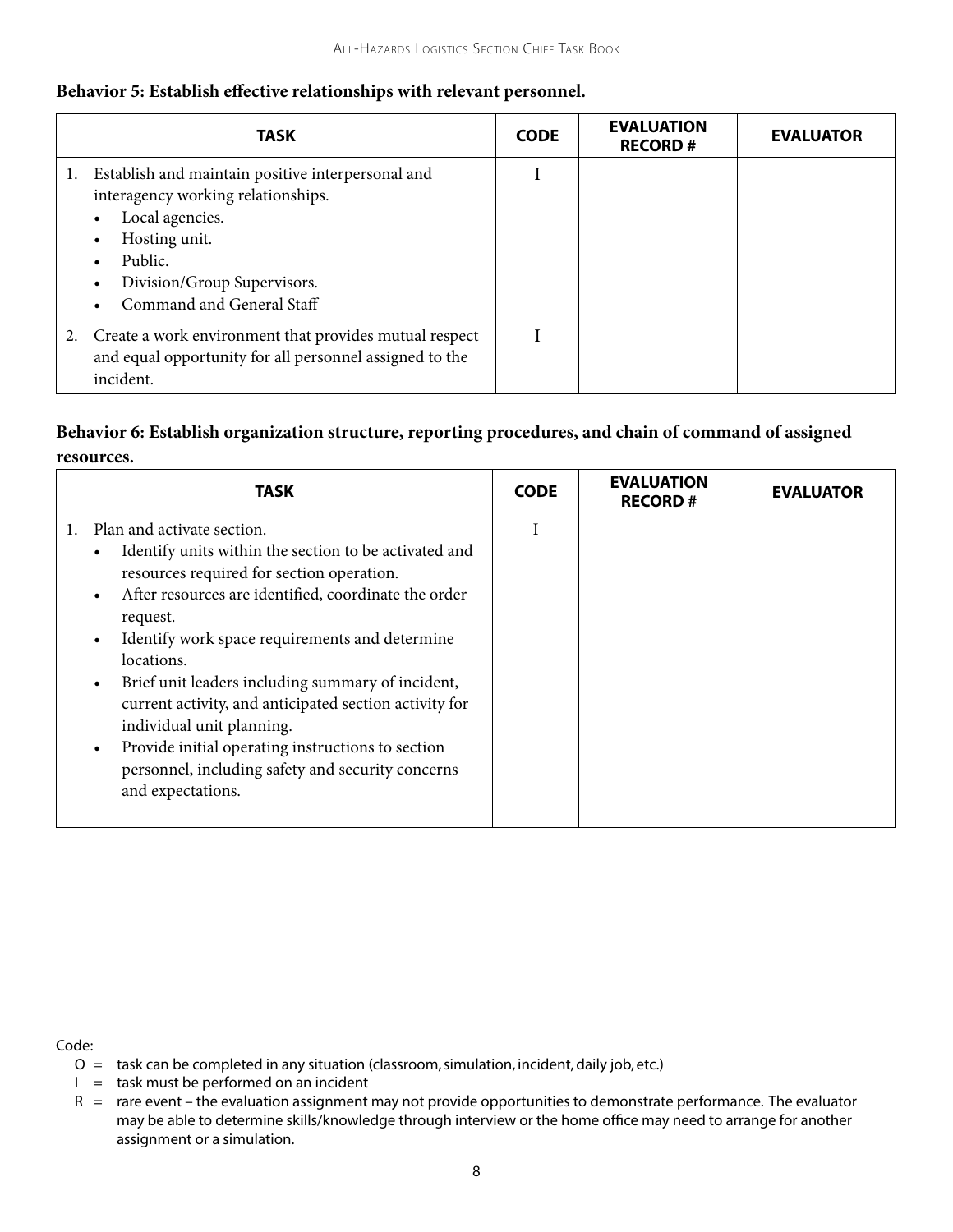#### **Behavior 7: Understand and comply with ICS concepts and principles.**

|    | TASK                                                                                                                                                                   | <b>CODE</b> | <b>EVALUATION</b><br><b>RECORD#</b> | <b>EVALUATOR</b> |
|----|------------------------------------------------------------------------------------------------------------------------------------------------------------------------|-------------|-------------------------------------|------------------|
| 1. | Maintain appropriate span of control.                                                                                                                                  |             |                                     |                  |
| 2. | Demonstrate knowledge of ICS structure, principles,<br>positions, and ICS forms.                                                                                       |             |                                     |                  |
| 3. | Understand scope, roles, responsibilities, jurisdiction,<br>and authority of responder agencies.                                                                       |             |                                     |                  |
| 4. | Assure execution of appropriate administrative<br>requirements (to include documentation, ICS forms,<br>personnel and equipment time records, performance<br>ratings). |             |                                     |                  |

O = task can be completed in any situation (classroom, simulation, incident, daily job, etc.)

 $I =$  task must be performed on an incident

 $R =$  rare event – the evaluation assignment may not provide opportunities to demonstrate performance. The evaluator may be able to determine skills/knowledge through interview or the home office may need to arrange for another assignment or a simulation.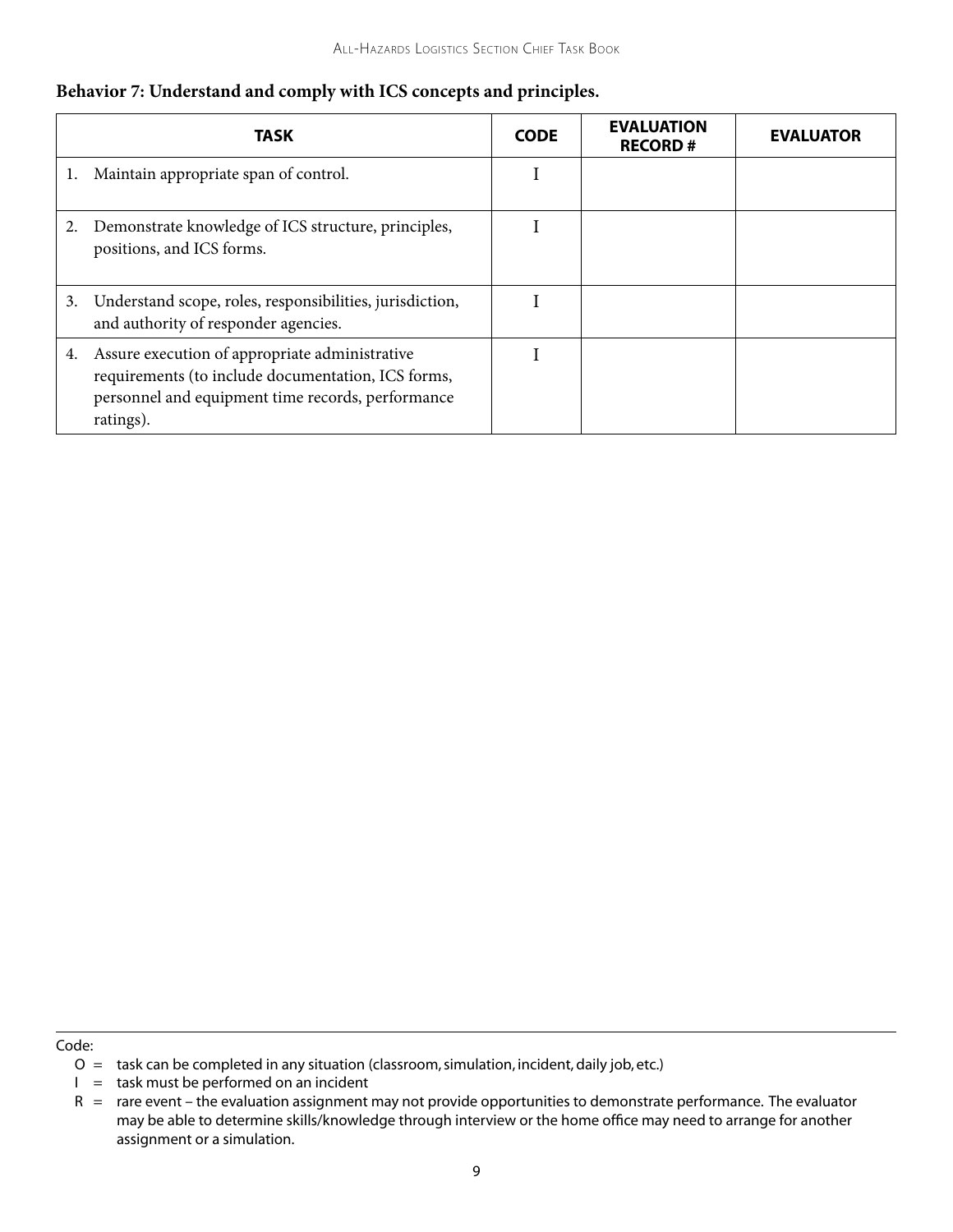#### **Competency 2: Lead assigned personnel**

*Description: Influence, guide, and direct assigned personnel to accomplish objectives and desired outcomes in a rapidly changing, high-risk environment.*

#### **Behavior 1: Model leadership principles of Duty, Respect and Integrity.**

| <b>TASK</b>                                                                                                                                                                                                                                                                                                    | <b>CODE</b> | <b>EVALUATION</b><br><b>RECORD#</b> | <b>EVALUATOR</b> |
|----------------------------------------------------------------------------------------------------------------------------------------------------------------------------------------------------------------------------------------------------------------------------------------------------------------|-------------|-------------------------------------|------------------|
| Exhibit principles of duty.<br>1.<br>Be proficient in your job, both technically and as a<br>$\bullet$<br>leader.<br>Make sound and timely decisions.<br>$\bullet$<br>Ensure that tasks are understood, supervised and<br>$\bullet$<br>accomplished.<br>Develop your subordinates for the future.<br>$\bullet$ | I           |                                     |                  |
| Exhibit principles of respect.<br>2.<br>Know your subordinates and look out for their well-<br>being.<br>Keep your subordinates informed.<br>$\bullet$<br>Build the team.<br>Employ your subordinates in accordance with their<br>capabilities.                                                                | I           |                                     |                  |
| Exhibit principles of integrity.<br>3.<br>Know yourself and seek improvement.<br>Seek responsibility and accept responsibility for your<br>$\bullet$<br>actions.<br>Set the example.                                                                                                                           | I           |                                     |                  |

#### **Behavior 2: Ensure the safety, welfare, and accountability of assigned personnel.**

|    | <b>TASK</b>                                                                    | <b>CODE</b> | <b>EVALUATION</b><br><b>RECORD#</b> | <b>EVALUATOR</b> |
|----|--------------------------------------------------------------------------------|-------------|-------------------------------------|------------------|
|    | Recognize potentially hazardous situations.                                    |             |                                     |                  |
|    | Inform subordinates of hazards.                                                |             |                                     |                  |
| 3. | Control positions and function of resources.                                   |             |                                     |                  |
| 4. | Ensure that special precautions are taken when<br>extraordinary hazards exist. |             |                                     |                  |
| 5. | Ensure adequate rest is provided to all unit personnel.                        |             |                                     |                  |

O = task can be completed in any situation (classroom, simulation, incident, daily job, etc.)

 $I =$  task must be performed on an incident

 $R =$  rare event – the evaluation assignment may not provide opportunities to demonstrate performance. The evaluator may be able to determine skills/knowledge through interview or the home office may need to arrange for another assignment or a simulation.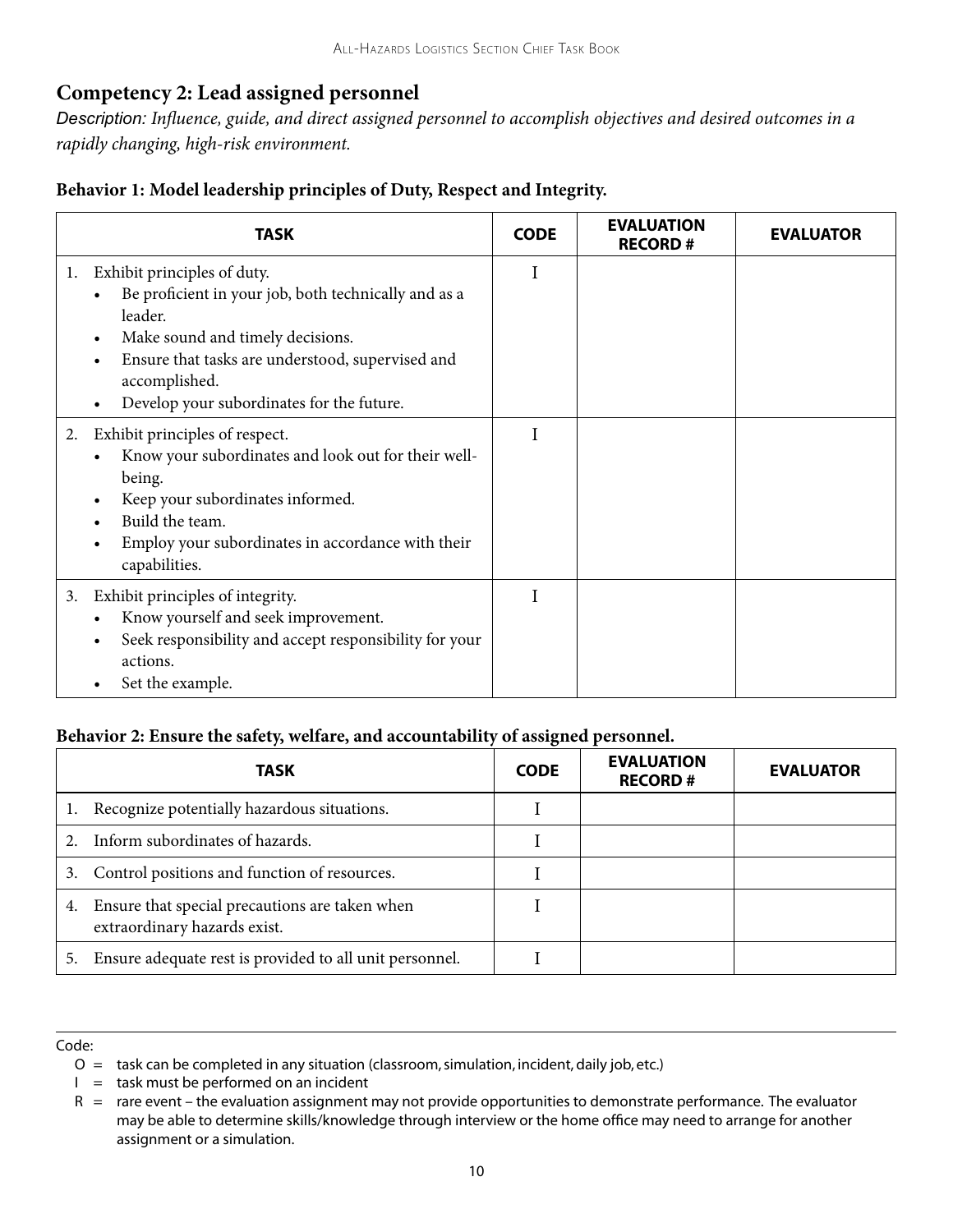|    | <b>TASK</b>                                                                       | <b>CODE</b> | <b>EVALUATION</b><br><b>RECORD#</b> | <b>EVALUATOR</b> |
|----|-----------------------------------------------------------------------------------|-------------|-------------------------------------|------------------|
|    | 6. Ensure Hazmat regulations, other national standards,<br>and protocols are met. |             |                                     |                  |
|    | 7. Ensure unit provides and supports a hostile free work<br>environment.          |             |                                     |                  |
| 8. | Ensure ADA requirements are being met.                                            |             |                                     |                  |

#### **Behavior 3: Establish work assignments and performance expectations, monitor performance, and provide feedback.**

|    | <b>TASK</b>                                                                                                                                                                                                                                                                                                                                                                                                                                                                                                                                                                                                     | <b>CODE</b>  | <b>EVALUATION</b><br><b>RECORD#</b> | <b>EVALUATOR</b> |
|----|-----------------------------------------------------------------------------------------------------------------------------------------------------------------------------------------------------------------------------------------------------------------------------------------------------------------------------------------------------------------------------------------------------------------------------------------------------------------------------------------------------------------------------------------------------------------------------------------------------------------|--------------|-------------------------------------|------------------|
| 1. | Provide initial operating instructions to section<br>personnel, including safety and security concerns and<br>expectations.                                                                                                                                                                                                                                                                                                                                                                                                                                                                                     | $\Omega$     |                                     |                  |
| 2. | Perform the duties of a Communications Unit Leader<br>according to the most current version of the Field<br>Operations Guide (ICS 420-1).<br>Develop plans for effective use of incident<br>communications equipment and facilities.<br>Installing and testing of communications equipment.<br>$\bullet$<br>Supervision of the Incident Communications Center.<br>$\bullet$<br>Distribution of communications equipment to<br>$\bullet$<br>incident personnel.<br>Maintenance and repair of communications<br>equipment.<br>Prepare all forms and required documentation<br>necessary to perform this position. | $\mathbf{I}$ |                                     |                  |
| 3. | Perform the duties of a Medical Unit Leader according to<br>the most current version of the Field Operations Guide<br>$(ICS 420-1).$<br>Develop the Medical Plan.<br>Obtain medical aid and transportation for injured<br>$\bullet$<br>and ill incident personnel.<br>Establishment of responder rehabilitation.<br>$\bullet$<br>Preparation of reports and records.<br>$\bullet$<br>Prepare all forms and required documentation<br>necessary to perform this position.                                                                                                                                        | $\mathbf{I}$ |                                     |                  |

Code:

 $I =$  task must be performed on an incident

O = task can be completed in any situation (classroom, simulation, incident, daily job, etc.)

 $R =$  rare event – the evaluation assignment may not provide opportunities to demonstrate performance. The evaluator may be able to determine skills/knowledge through interview or the home office may need to arrange for another assignment or a simulation.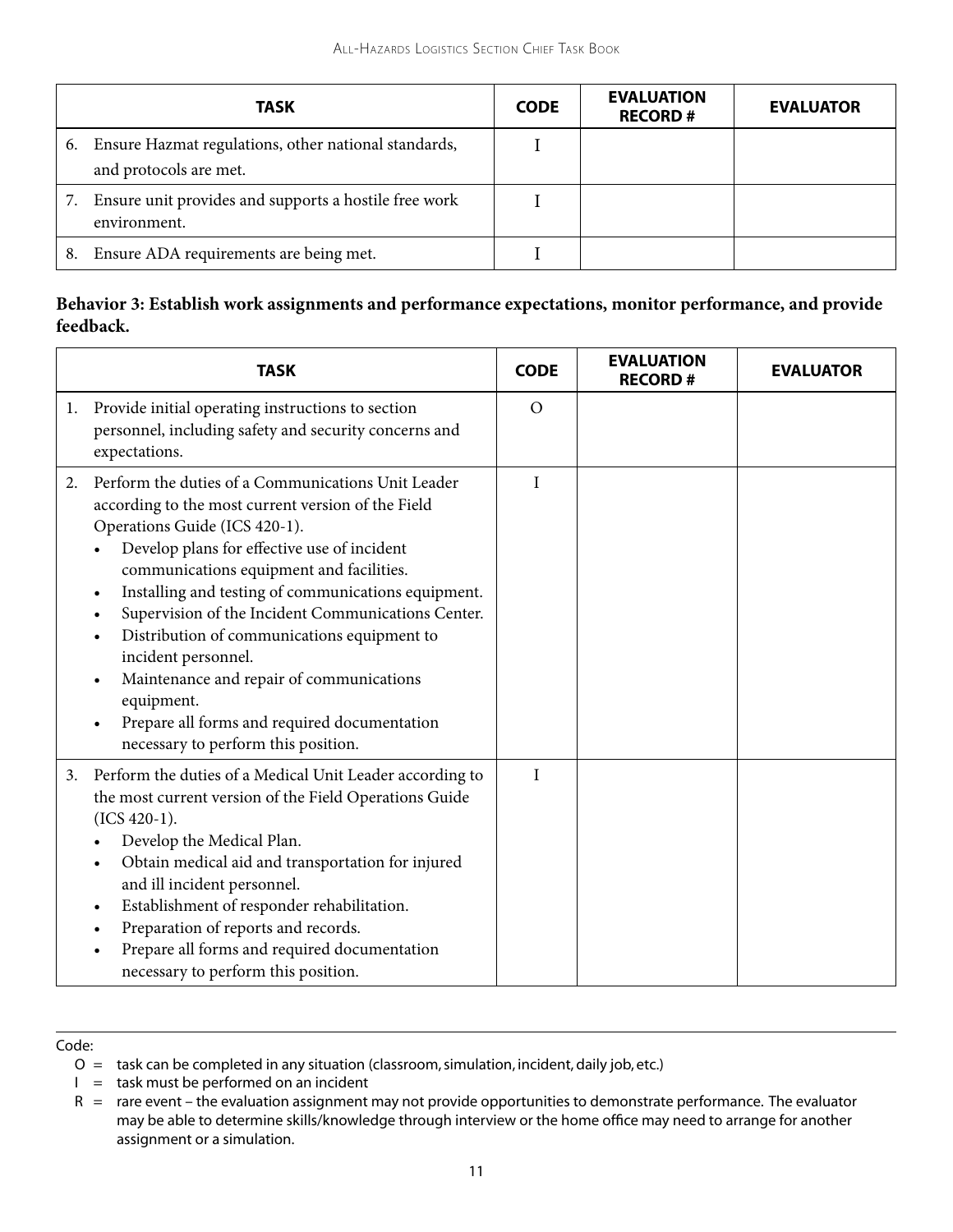|    | <b>TASK</b>                                                                                                                                                                                                                                                                                                                                                                                                                                                                                                                         | <b>CODE</b>  | <b>EVALUATION</b><br><b>RECORD#</b> | <b>EVALUATOR</b> |
|----|-------------------------------------------------------------------------------------------------------------------------------------------------------------------------------------------------------------------------------------------------------------------------------------------------------------------------------------------------------------------------------------------------------------------------------------------------------------------------------------------------------------------------------------|--------------|-------------------------------------|------------------|
| 4. | Perform the duties of a Food Unit Leader according to<br>the most current version of the Field Operations Guide<br>$(ICS 420-1).$<br>Supply food for entire incident (including remote<br>locations).                                                                                                                                                                                                                                                                                                                               | $\mathbf I$  |                                     |                  |
| 5. | Perform the duties of a Supply Unit Leader according to<br>the most current version of the Field Operations Guide<br>(ICS 420).<br>Order personnel, equipment and supplies.<br>Receive and store all supplies for the incident.<br>Maintain an inventory of supplies.<br>Service nonexpendable supplies and equipment.<br>Prepare all forms and required documentation<br>necessary to perform this position.                                                                                                                       | $\mathbf{I}$ |                                     |                  |
| 6. | Perform the duties of a Facilities Unit Leader according<br>to the most current version of the Field Operations Guide<br>$(ICS 420-1).$<br>Layout and activation of incident facilities (e.g., ICP,<br>base camps).<br>Provide sleeping and sanitation facilities.<br>$\bullet$<br>Provide security.<br>General maintenance.<br>Prepare all forms and required documentation<br>$\bullet$<br>necessary to perform this position.                                                                                                    | $\mathbf I$  |                                     |                  |
| 7. | Perform the duties of a Ground Support Unit Leader<br>according to the most current version of the Field<br>Operations Guide (ICS 420-1).<br>Support out of service resources.<br>Transportation of personnel, supplies, food, and<br>٠<br>equipment.<br>Fueling, service, maintenance, and repair of vehicles<br>$\bullet$<br>and other ground support equipment.<br>Develop and implement Incident Traffic Plan.<br>$\bullet$<br>Prepare all forms and required documentation<br>$\bullet$<br>necessary to perform this position. | $\mathbf I$  |                                     |                  |
| 8. | Establish priorities and coordinate units within the section.                                                                                                                                                                                                                                                                                                                                                                                                                                                                       | I            |                                     |                  |
| 9. | Communicate job performance requirements to<br>subordinates.                                                                                                                                                                                                                                                                                                                                                                                                                                                                        | $\rm I$      |                                     |                  |

O = task can be completed in any situation (classroom, simulation, incident, daily job, etc.)

 $I =$  task must be performed on an incident

 $R =$  rare event – the evaluation assignment may not provide opportunities to demonstrate performance. The evaluator may be able to determine skills/knowledge through interview or the home office may need to arrange for another assignment or a simulation.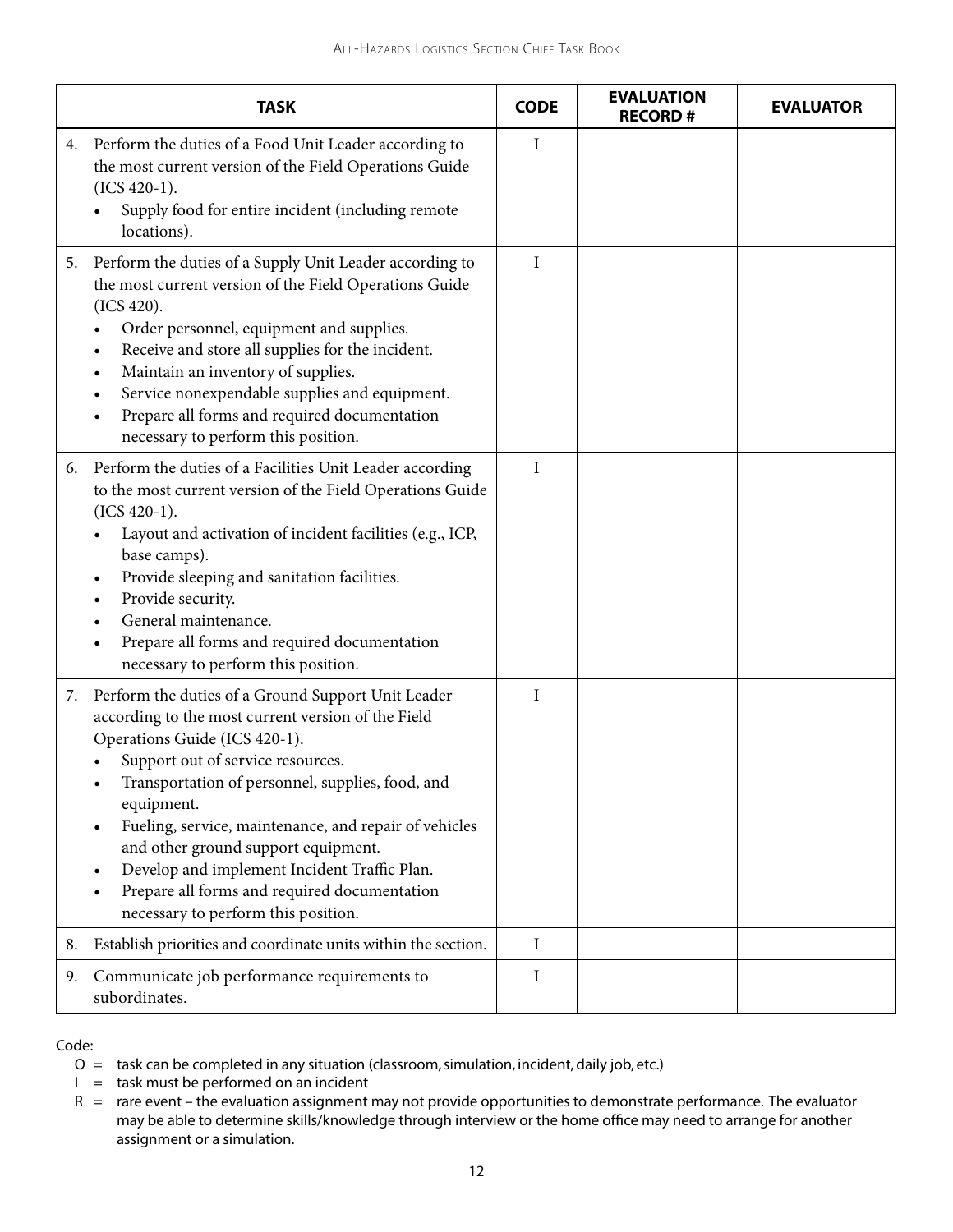| TASK                                                                                                                                                                                                         | <b>CODE</b> | <b>EVALUATION</b><br><b>RECORD#</b> | <b>EVALUATOR</b> |
|--------------------------------------------------------------------------------------------------------------------------------------------------------------------------------------------------------------|-------------|-------------------------------------|------------------|
| 10. Continuously evaluate performance.                                                                                                                                                                       |             |                                     |                  |
| 11. Communicate deficiencies immediately and take<br>corrective action.                                                                                                                                      |             |                                     |                  |
| 12. Identify training needs and provide opportunities for<br>training.                                                                                                                                       |             |                                     |                  |
| 13. Prepare and discuss formal performance evaluation.                                                                                                                                                       |             |                                     |                  |
| 14. Ensure that performance ratings are completed<br>as required by the Incident Commander/Agency<br>Administrator.<br>Discuss ratings with individual.<br>Ensure contractor/vendor evaluation is completed. |             |                                     |                  |

#### **Behavior 4: Emphasize teamwork.**

| <b>TASK</b>                                              | <b>CODE</b> | <b>EVALUATION</b><br><b>RECORD#</b> | <b>EVALUATOR</b> |
|----------------------------------------------------------|-------------|-------------------------------------|------------------|
| Ensure interaction occurs among Logistics Section units. |             |                                     |                  |

#### **Behavior 5: Coordinate interdependent activities.**

| TASK                                                                                                                                                                                                                                                                                                                                                                                                                            | <b>CODE</b> | <b>EVALUATION</b><br><b>RECORD#</b> | <b>EVALUATOR</b> |
|---------------------------------------------------------------------------------------------------------------------------------------------------------------------------------------------------------------------------------------------------------------------------------------------------------------------------------------------------------------------------------------------------------------------------------|-------------|-------------------------------------|------------------|
| Interact and coordinate with all command and general<br>1.<br>staff.<br>Receive and transmit current and accurate<br>$\bullet$<br>information.                                                                                                                                                                                                                                                                                  |             |                                     |                  |
| Coordinate with unit leaders and provide Planning<br>2.<br>Section Chief a list of excess personnel, contract<br>equipment, crews, miscellaneous personnel and other<br>resources. List will include:<br>Name/type.<br>$\bullet$<br>Quantity.<br>$\bullet$<br>Time/date of available release.<br>Review the list daily for accuracy ensuring that all<br>$\bullet$<br>units are demobilized in a timely and complete<br>manner. | L           |                                     |                  |

- $I =$  task must be performed on an incident
- $R =$  rare event the evaluation assignment may not provide opportunities to demonstrate performance. The evaluator may be able to determine skills/knowledge through interview or the home office may need to arrange for another assignment or a simulation.

O = task can be completed in any situation (classroom, simulation, incident, daily job, etc.)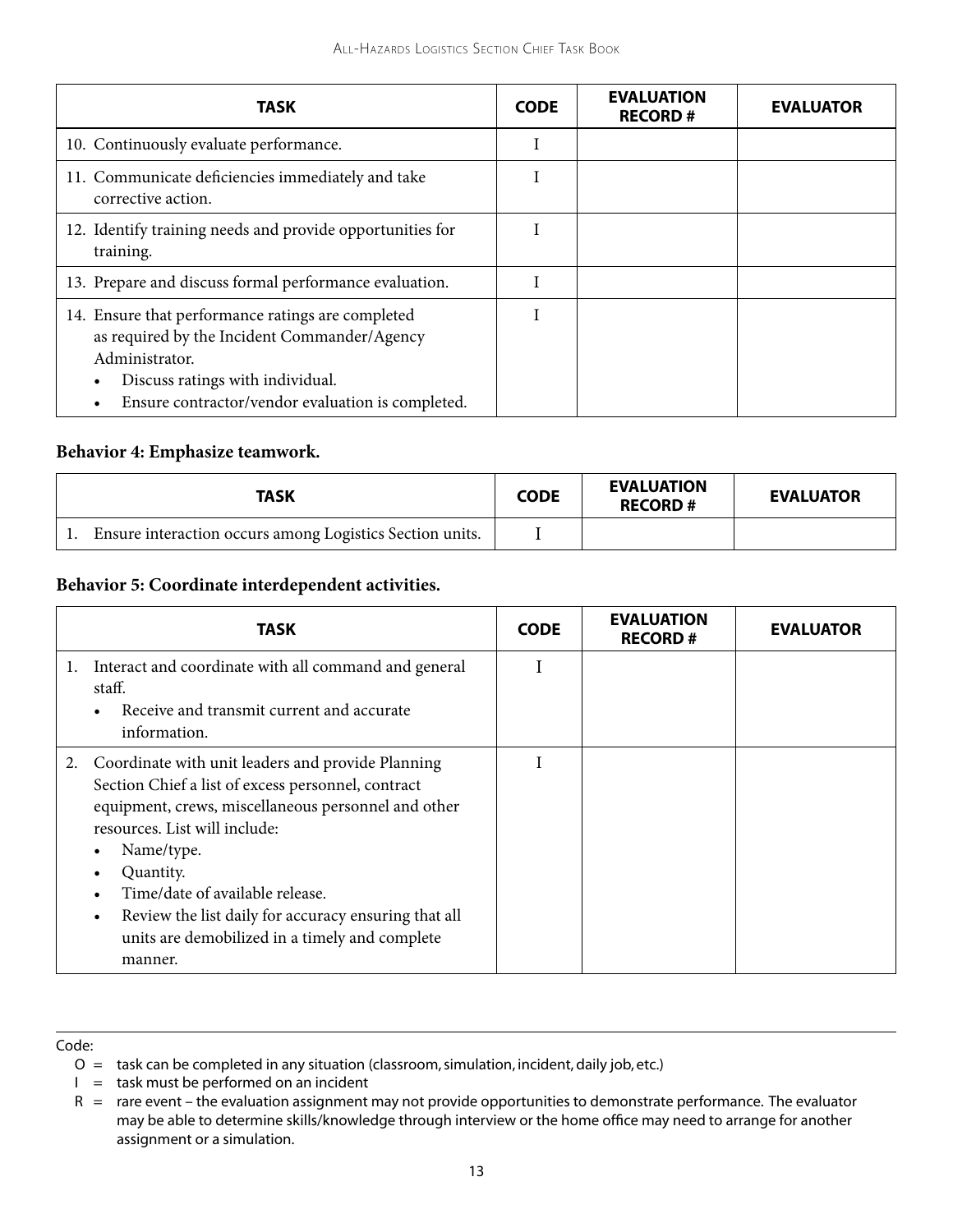#### **Competency 3: Communicate effectively**

*Description: Use suitable communication techniques to share relevant information with appropriate personnel on a timely basis to accomplish objectives in a rapidly changing, high risk environment*

|    | <b>TASK</b>                                                                                                                                                                                                                                                                                                                                                                                                                                                                                                                                                                                                                                                                                                                                                                                                                                                                                                                                       | <b>CODE</b> | <b>EVALUATION</b><br><b>RECORD#</b> | <b>EVALUATOR</b> |
|----|---------------------------------------------------------------------------------------------------------------------------------------------------------------------------------------------------------------------------------------------------------------------------------------------------------------------------------------------------------------------------------------------------------------------------------------------------------------------------------------------------------------------------------------------------------------------------------------------------------------------------------------------------------------------------------------------------------------------------------------------------------------------------------------------------------------------------------------------------------------------------------------------------------------------------------------------------|-------------|-------------------------------------|------------------|
| 1. | Obtain briefing from Agency Administrator/outgoing<br>Incident Commander and gather information.<br>Ensure that briefings are complete and include, as<br>a minimum description: Incident Objectives, ICS<br>Form 201, organizational structure (area command<br>or single organization), special considerations on<br>the incident, and the current national situation and<br>Wildland Fire Situation Analysis (if wildland fire<br>incident).<br>Collect information on current resources<br>assigned, en route, on order, and local resource<br>status including initial attack as it relates to the<br>logistics section. These information sources may<br>include: agency dispatcher, Initial Attack Incident<br>Commander, overhead, resource advisor, etc.<br>Determine facilities established and operating.<br>Obtain anticipated incident duration, size, and type.<br>Complete the appropriate checklist for takeover of<br>incidents. | I           |                                     |                  |
| 2. | Obtain briefing from Incident Commander. May be<br>one-on-one or in an Incident Management Team (IMT)<br>meeting.<br>Receive Incident Commander's priorities, goals, and<br>objectives for the IMT.<br>Receive Incident Commander's priorities, goals, and<br>objectives for the incident.<br>Obtain initial instructions concerning the tasks<br>expected of the logistics section.<br>Receive expected time frames for briefings, planning<br>meetings, and team meetings.                                                                                                                                                                                                                                                                                                                                                                                                                                                                      | $\mathbf I$ |                                     |                  |
|    | 3. Brief unit leaders including summary of incident,<br>current activity, and anticipated section activity for<br>individual unit planning.                                                                                                                                                                                                                                                                                                                                                                                                                                                                                                                                                                                                                                                                                                                                                                                                       | $\mathbf I$ |                                     |                  |

#### **Behavior 1: Ensure all relevant information is exchanged during check-in, briefings and debriefings.**

- $I =$  task must be performed on an incident
- $R =$  rare event the evaluation assignment may not provide opportunities to demonstrate performance. The evaluator may be able to determine skills/knowledge through interview or the home office may need to arrange for another assignment or a simulation.

O = task can be completed in any situation (classroom, simulation, incident, daily job, etc.)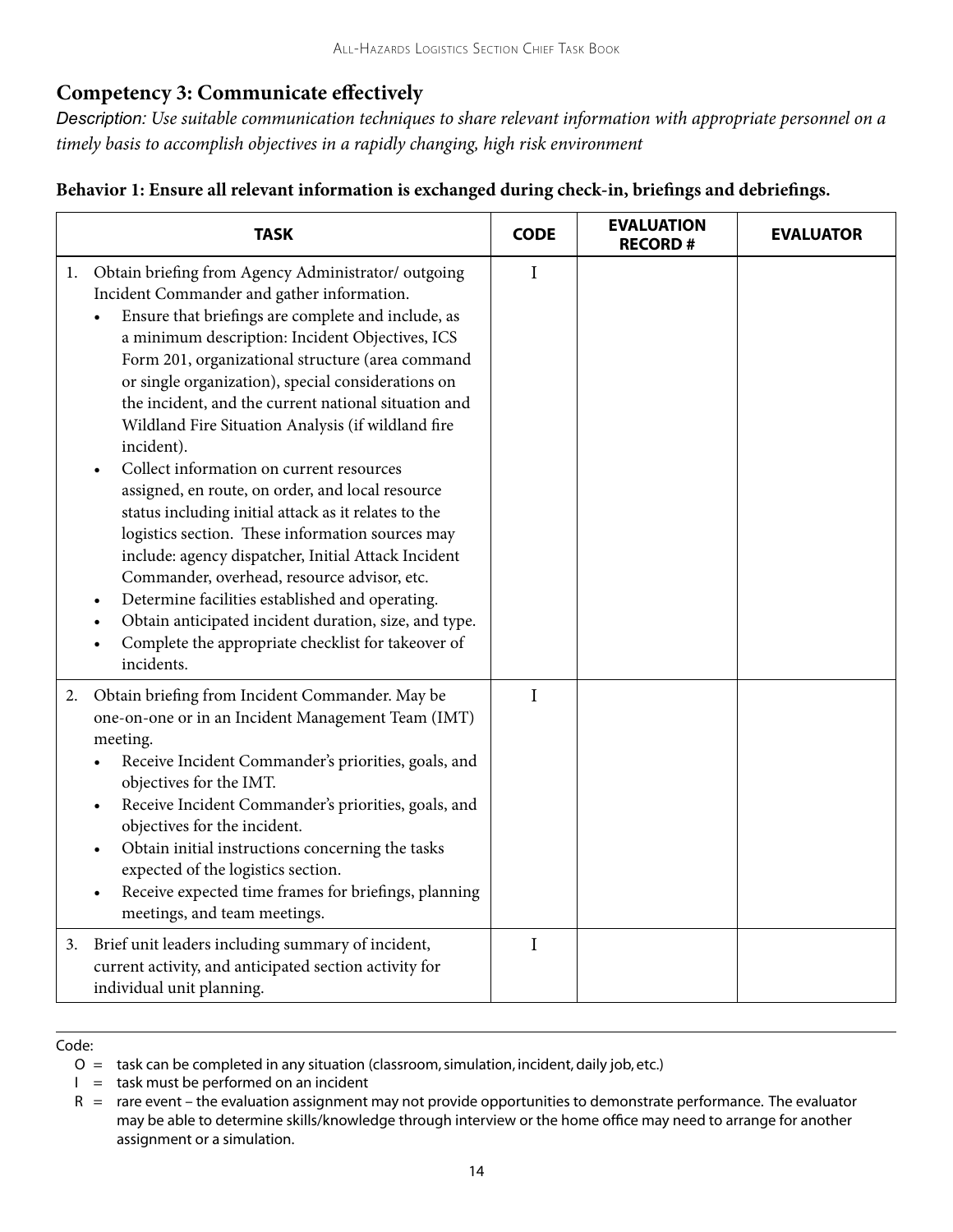|    | <b>TASK</b>                                                                                                                                                                                                                                                                                                                                                                                                                                                                                                                                                                                                                                        | <b>CODE</b> | <b>EVALUATION</b><br><b>RECORD#</b> | <b>EVALUATOR</b> |
|----|----------------------------------------------------------------------------------------------------------------------------------------------------------------------------------------------------------------------------------------------------------------------------------------------------------------------------------------------------------------------------------------------------------------------------------------------------------------------------------------------------------------------------------------------------------------------------------------------------------------------------------------------------|-------------|-------------------------------------|------------------|
| 4. | Conduct logistics section meeting and/or briefing.<br>Review proposed IAP.<br>$\bullet$<br>Identify possible changes by units to meet current<br>IAP.<br>Confirm needs and requests or reassign personnel as<br>$\bullet$<br>needed.<br>Review current and future situation status, resource<br>status, fire behavior (wildland fire incident), and<br>weather forecast.<br>Ensure applicable plans; e.g., medical, security,<br>$\bullet$<br>transportation, communications, etc., are updated<br>and provided to plans unit.<br>Ensure special instructions are included in the IAP<br>$\bullet$<br>for the next and future operational periods. | I           |                                     |                  |
| 5. | Participate in the operational period briefing,<br>particularly emphasizing any changes from the written<br>IAP.                                                                                                                                                                                                                                                                                                                                                                                                                                                                                                                                   | I           |                                     |                  |
| 6. | Update Incident Commander on current<br>accomplishments and/or problems.<br>Verbally inform Incident Commander as soon as<br>possible on problems and accomplishments.                                                                                                                                                                                                                                                                                                                                                                                                                                                                             | I           |                                     |                  |
|    | 7. Debrief Agency Administrator. Debriefing may be for a<br>designated representative or incoming LSC.<br>Participate in debriefing.                                                                                                                                                                                                                                                                                                                                                                                                                                                                                                               | I           |                                     |                  |

#### **Behavior 2: Ensure documentation is complete and disposition is appropriate.**

| <b>TASK</b>                                                                                                                                                                                                                     | <b>CODE</b> | <b>EVALUATION</b><br><b>RECORD#</b> | <b>EVALUATOR</b> |
|---------------------------------------------------------------------------------------------------------------------------------------------------------------------------------------------------------------------------------|-------------|-------------------------------------|------------------|
| Complete ICS Form 214, Unit Log.<br>Submit completed and legible Unit Logs containing<br>$\bullet$<br>pertinent information to the documentation unit for<br>each operational period.<br>Document problems and accomplishments. | $\Omega$    |                                     |                  |
| Ensure all personnel and equipment time records are<br>complete and have been submitted to the Time Unit<br>Leader/Equipment Time Recorder at the end of each<br>operational period.                                            | $\bigcap$   |                                     |                  |

- $I =$  task must be performed on an incident
- $R =$  rare event the evaluation assignment may not provide opportunities to demonstrate performance. The evaluator may be able to determine skills/knowledge through interview or the home office may need to arrange for another assignment or a simulation.

O = task can be completed in any situation (classroom, simulation, incident, daily job, etc.)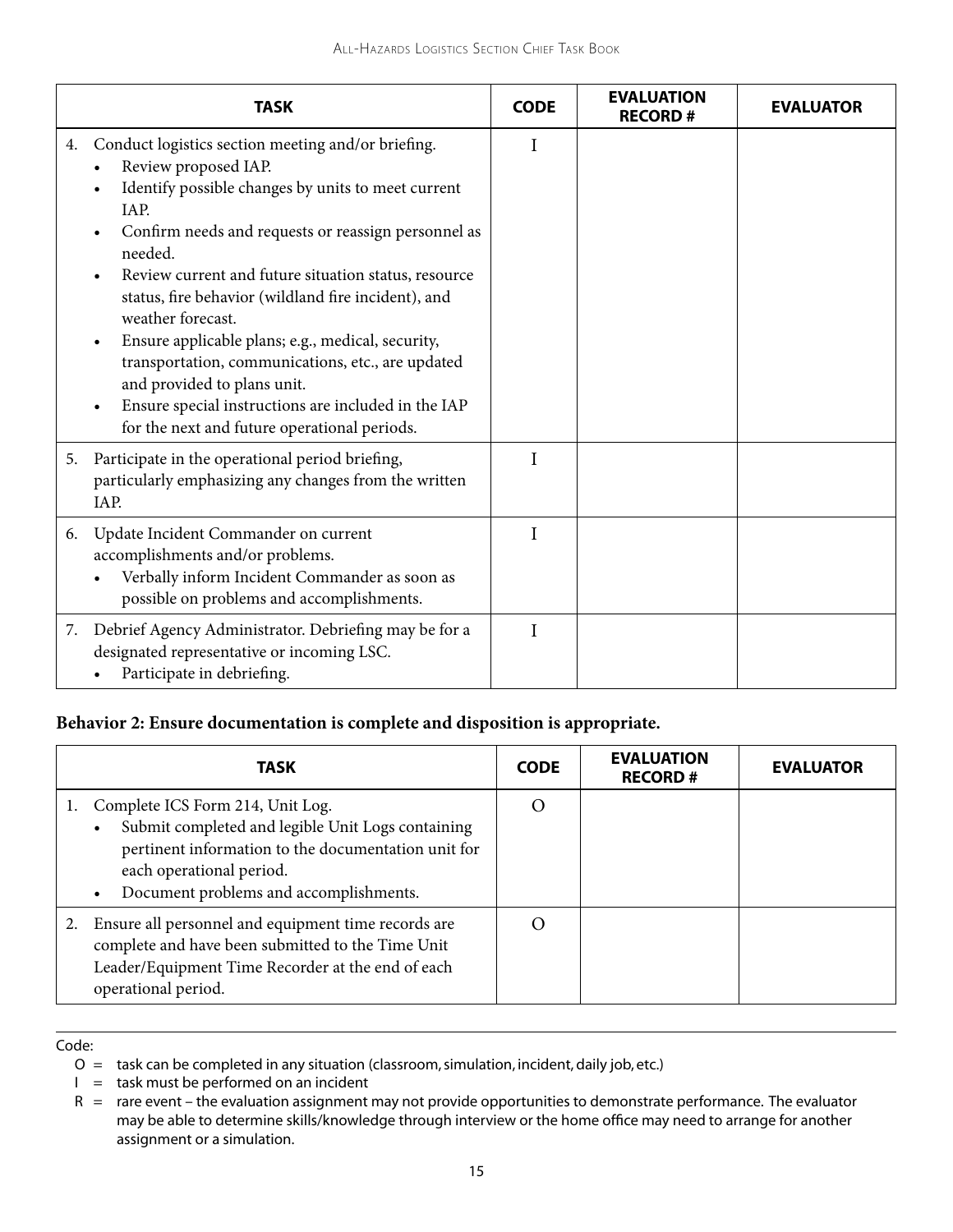|    | <b>TASK</b>                                                                                             | <b>CODE</b> | <b>EVALUATION</b><br><b>RECORD#</b> | <b>EVALUATOR</b> |
|----|---------------------------------------------------------------------------------------------------------|-------------|-------------------------------------|------------------|
| 3. | If required, complete ICS Form 211, Demobilization<br>Check-Out, and turn in to the appropriate person. |             |                                     |                  |
| 4. | Participate in after-incident review per agency policy.                                                 |             |                                     |                  |

#### **Behavior 3: Communicate and assure understanding of work expectations within the chain of command and across functional areas.**

| <b>TASK</b>                                                                                                                                                                              | <b>CODE</b> | <b>EVALUATION</b><br><b>RECORD#</b> | <b>EVALUATOR</b> |
|------------------------------------------------------------------------------------------------------------------------------------------------------------------------------------------|-------------|-------------------------------------|------------------|
| Evaluate and share with IMT all functional information<br>for your section and what is anticipated for incident<br>operations based on expected duration, size, and type of<br>incident. |             |                                     |                  |

#### **Behavior 4: Develop and implement plans and gain concurrence of affected agencies and the public.**

| TASK                                                                                                                                                                                                                                                                                                                                                                                                                                                                                                          | <b>CODE</b>  | <b>EVALUATION</b><br><b>RECORD#</b> | <b>EVALUATOR</b> |
|---------------------------------------------------------------------------------------------------------------------------------------------------------------------------------------------------------------------------------------------------------------------------------------------------------------------------------------------------------------------------------------------------------------------------------------------------------------------------------------------------------------|--------------|-------------------------------------|------------------|
| Participate in preparation of Incident Action Plan (IAP).<br>1.<br>Review proposed tactics for next operational period<br>$\bullet$<br>or periods.<br>Advise on current capabilities and limitations.<br>$\bullet$<br>Determine additional resources needed.<br>Discuss long range plans and identify potential or<br>$\bullet$<br>future requirements.<br>Prepare or review applicable portions of the IAP;<br>$\bullet$<br>e.g., Medical Plan, Security Plan, Transportation<br>Plan, special instructions. | I            |                                     |                  |
| Assist in development, approval, and implementation of<br>2.<br>Demobilization Plan and/or Transition Plan.<br>Coordinate with the demobilization unit/<br>Planning Section Chief during development and<br>implementation of Demobilization Plan.<br>Coordinate during development and<br>$\bullet$<br>implementation with local agency concerning<br>functional demobilization procedures.<br>Brief staff on demobilization responsibilities.                                                               | $\mathbf{I}$ |                                     |                  |

O = task can be completed in any situation (classroom, simulation, incident, daily job, etc.)

 $I =$  task must be performed on an incident

 $R =$  rare event – the evaluation assignment may not provide opportunities to demonstrate performance. The evaluator may be able to determine skills/knowledge through interview or the home office may need to arrange for another assignment or a simulation.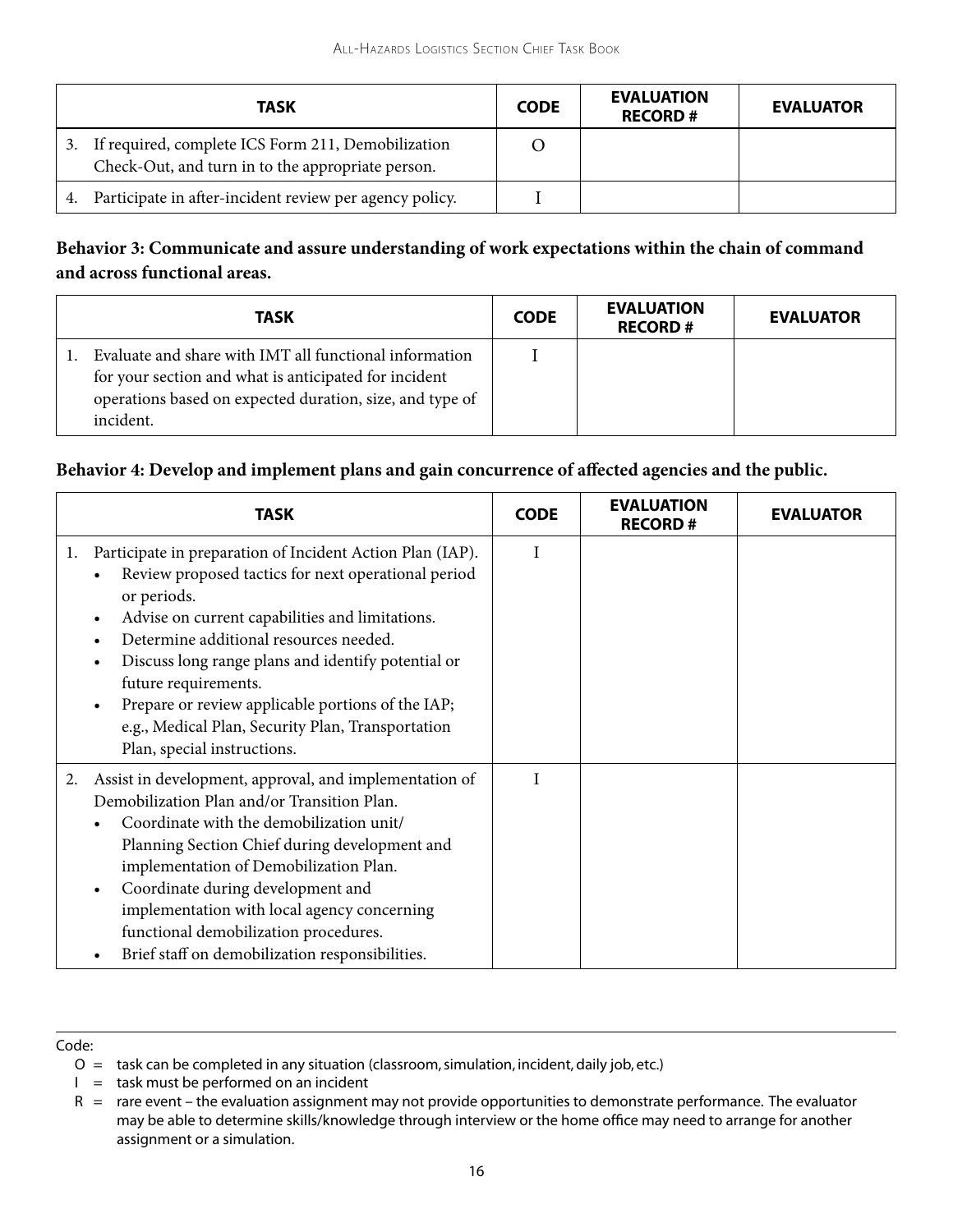#### **Competency 4: Ensure completion of assigned actions to meet identified objectives**

*Description: Identify, analyze, and apply relevant situational information and evaluate actions to complete assignments safely and meet identified objectives. Complete actions within established timeframe.*

|  | Behavior 1: Administer and/or apply agency policy, contracts and agreements. |
|--|------------------------------------------------------------------------------|
|--|------------------------------------------------------------------------------|

| TASK                                                                                                                                                                                                                                                                                                   | <b>CODE</b> | <b>EVALUATION</b><br><b>RECORD#</b> | <b>EVALUATOR</b> |
|--------------------------------------------------------------------------------------------------------------------------------------------------------------------------------------------------------------------------------------------------------------------------------------------------------|-------------|-------------------------------------|------------------|
| Act as the contractor's authorized representative (COR)<br>for national contracts and/or local agency specific<br>contracts.<br>Supervise the Contracting Officers Technical<br>$\bullet$<br>Representative (COTR).<br>Coordinate as needed with Finance/Administration<br>$\bullet$<br>Section Chief. |             |                                     |                  |

#### **Behavior 2: Gather, analyze, and validate information pertinent to the incident or event and make recommendations for setting priorities.**

| <b>TASK</b>                                                                                                                                                                                                                                                                                                                                                                    | <b>CODE</b> | <b>EVALUATION</b><br><b>RECORD#</b> | <b>EVALUATOR</b> |
|--------------------------------------------------------------------------------------------------------------------------------------------------------------------------------------------------------------------------------------------------------------------------------------------------------------------------------------------------------------------------------|-------------|-------------------------------------|------------------|
| Evaluate and monitor current situation.<br>1.<br>Determine if current logistics capabilities will meet<br>incident objectives.<br>Identify problems and concerns (evacuation,<br>$\bullet$<br>sheltering, aviation safety, etc.) for which logistics<br>may be part of the solution.<br>Advise Incident Commander and other appropriate<br>incident management team personnel. |             |                                     |                  |
| Anticipate and identify kind, type, and number of<br>2.<br>resources required to achieve objectives.<br>Consider incident type and complexity, kinds and<br>types of resources, resource availability, and safety<br>factors.<br>Order necessary personnel and equipment.<br>Discuss long-range and contingency plans and<br>identify potential and future resources.          |             |                                     |                  |

O = task can be completed in any situation (classroom, simulation, incident, daily job, etc.)

 $I =$  task must be performed on an incident

 $R =$  rare event – the evaluation assignment may not provide opportunities to demonstrate performance. The evaluator may be able to determine skills/knowledge through interview or the home office may need to arrange for another assignment or a simulation.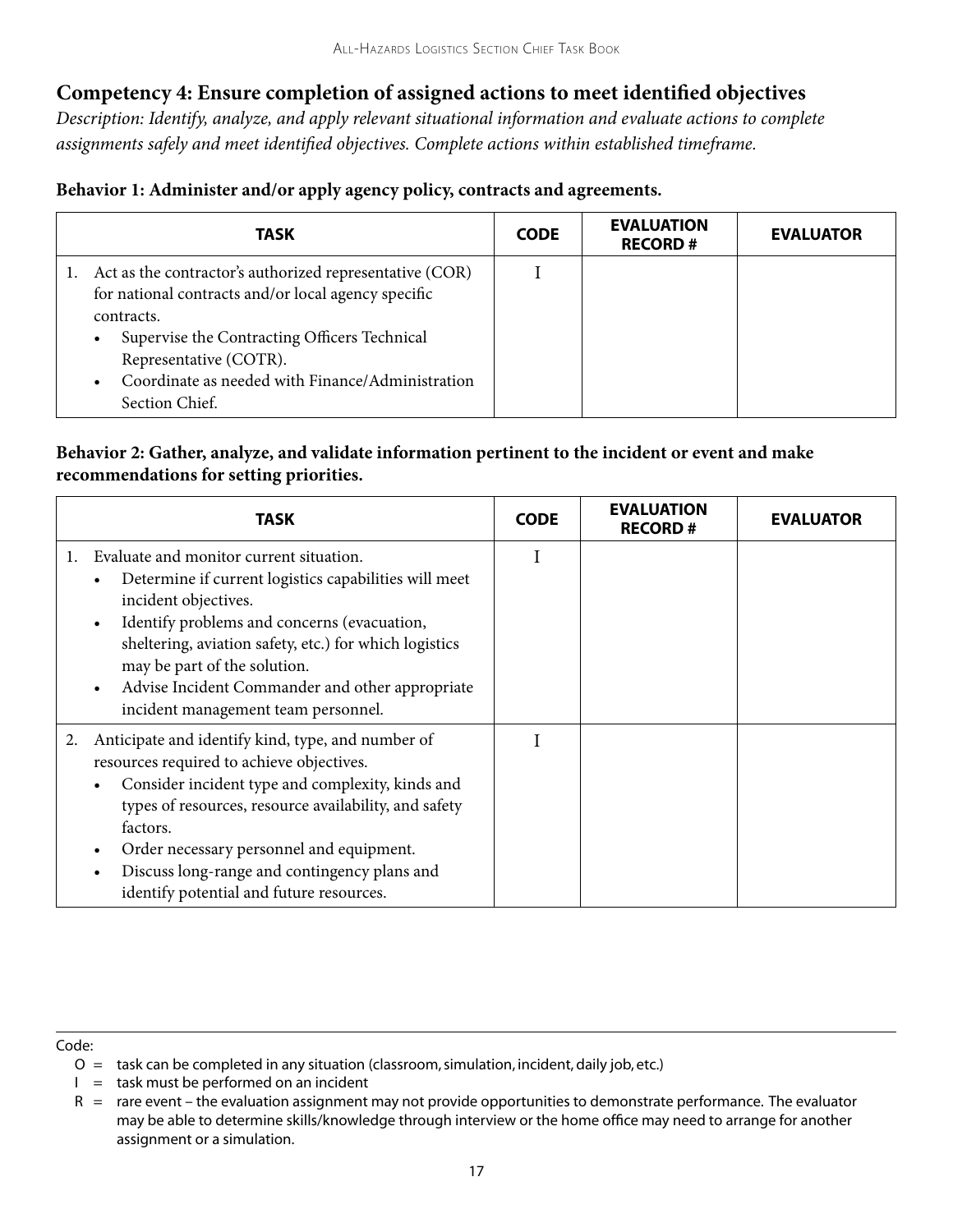#### **Behavior 3: Make appropriate decisions based on analysis of gathered information.**

| <b>TASK</b>                                                      | <b>CODE</b> | <b>EVALUATION</b><br><b>RECORD#</b> | <b>EVALUATOR</b> |
|------------------------------------------------------------------|-------------|-------------------------------------|------------------|
| 1. Establish priorities and coordinate units within the section. |             |                                     |                  |

#### **Behavior 4: Modify approach based on evaluation of incident situation.**

|    | <b>TASK</b>                                                                  | <b>CODE</b> | <b>EVALUATION</b><br><b>RECORD#</b> | <b>EVALUATOR</b> |
|----|------------------------------------------------------------------------------|-------------|-------------------------------------|------------------|
|    | 1. Determine additional resources needed.                                    |             |                                     |                  |
|    | 2. Discuss long range plans and identify potential or future<br>requirements |             |                                     |                  |
| 3. | Identify possible changes by unit to meet current IAP                        |             |                                     |                  |

#### **Behavior 5: Plan for demobilization and ensure demobilization procedures are followed.**

| TASK                                                                                                                                                                                                                                                                                                                                                                                                                                 |  | <b>EVALUATION</b><br><b>RECORD#</b> | <b>EVALUATOR</b> |
|--------------------------------------------------------------------------------------------------------------------------------------------------------------------------------------------------------------------------------------------------------------------------------------------------------------------------------------------------------------------------------------------------------------------------------------|--|-------------------------------------|------------------|
| 1. Consider demobilization and/or transition early enough<br>during the incident so that an adequate Demobilization/<br>Transition Plan is in place prior to the actual need to<br>release resources or escalate the incident.                                                                                                                                                                                                       |  |                                     |                  |
| Receive demobilization/transition instructions from the<br>2.<br>appropriate person.<br>Brief subordinate staff on demobilization/transition<br>procedures and responsibilities. Ensure that incident<br>and agency demobilization/transition procedures are<br>followed.<br>If required, complete ICS Form 211, Demobilization<br>$\bullet$<br>Check-Out, and turn in to the appropriate person.<br>Brief replacement if necessary. |  |                                     |                  |

- O = task can be completed in any situation (classroom, simulation, incident, daily job, etc.)
- $I =$  task must be performed on an incident
- $R =$  rare event the evaluation assignment may not provide opportunities to demonstrate performance. The evaluator may be able to determine skills/knowledge through interview or the home office may need to arrange for another assignment or a simulation.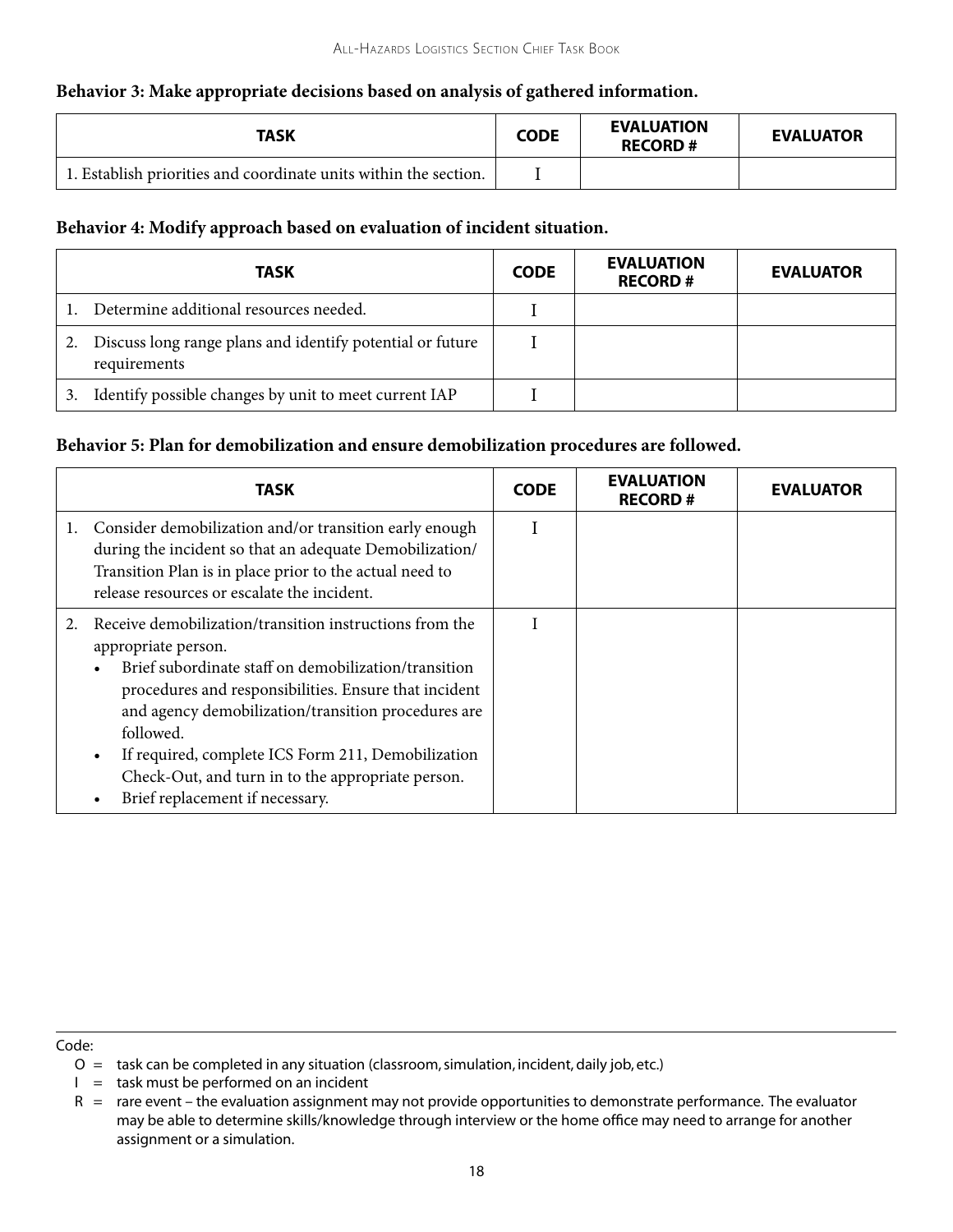#### **Behavior 6: Transfer position duties while ensuring continuity of authority and knowledge and taking into account the increasing or decreasing incident complexity.**

|    | TASK                                                                                                                                                                                                                        | <b>CODE</b> | <b>EVALUATION</b><br><b>RECORD#</b> | <b>EVALUATOR</b> |
|----|-----------------------------------------------------------------------------------------------------------------------------------------------------------------------------------------------------------------------------|-------------|-------------------------------------|------------------|
| 1. | Consider demobilization and/or transition early enough<br>during the incident so that an adequate Demobilization/<br>Transition Plan is in place prior to the actual need to<br>release resources or escalate the incident. | T           |                                     |                  |
| 2. | Coordinate the development, approval and<br>implementation of transfer of command when incident<br>escalates/deescalates.                                                                                                   |             |                                     |                  |
| 3. | Monitor and document progress towards incident<br>objectives and prepare for transition.                                                                                                                                    |             |                                     |                  |
| 4. | Determine with replacement time of transfer.                                                                                                                                                                                |             |                                     |                  |
| 5. | Communicate transfer of command to logistics and<br>command staff.                                                                                                                                                          |             |                                     |                  |
| 6. | If necessary, coordinate with agencies about transfer of<br>command back to local jurisdiction.                                                                                                                             | I           |                                     |                  |

O = task can be completed in any situation (classroom, simulation, incident, daily job, etc.)

 $I =$  task must be performed on an incident

 $R =$  rare event – the evaluation assignment may not provide opportunities to demonstrate performance. The evaluator may be able to determine skills/knowledge through interview or the home office may need to arrange for another assignment or a simulation.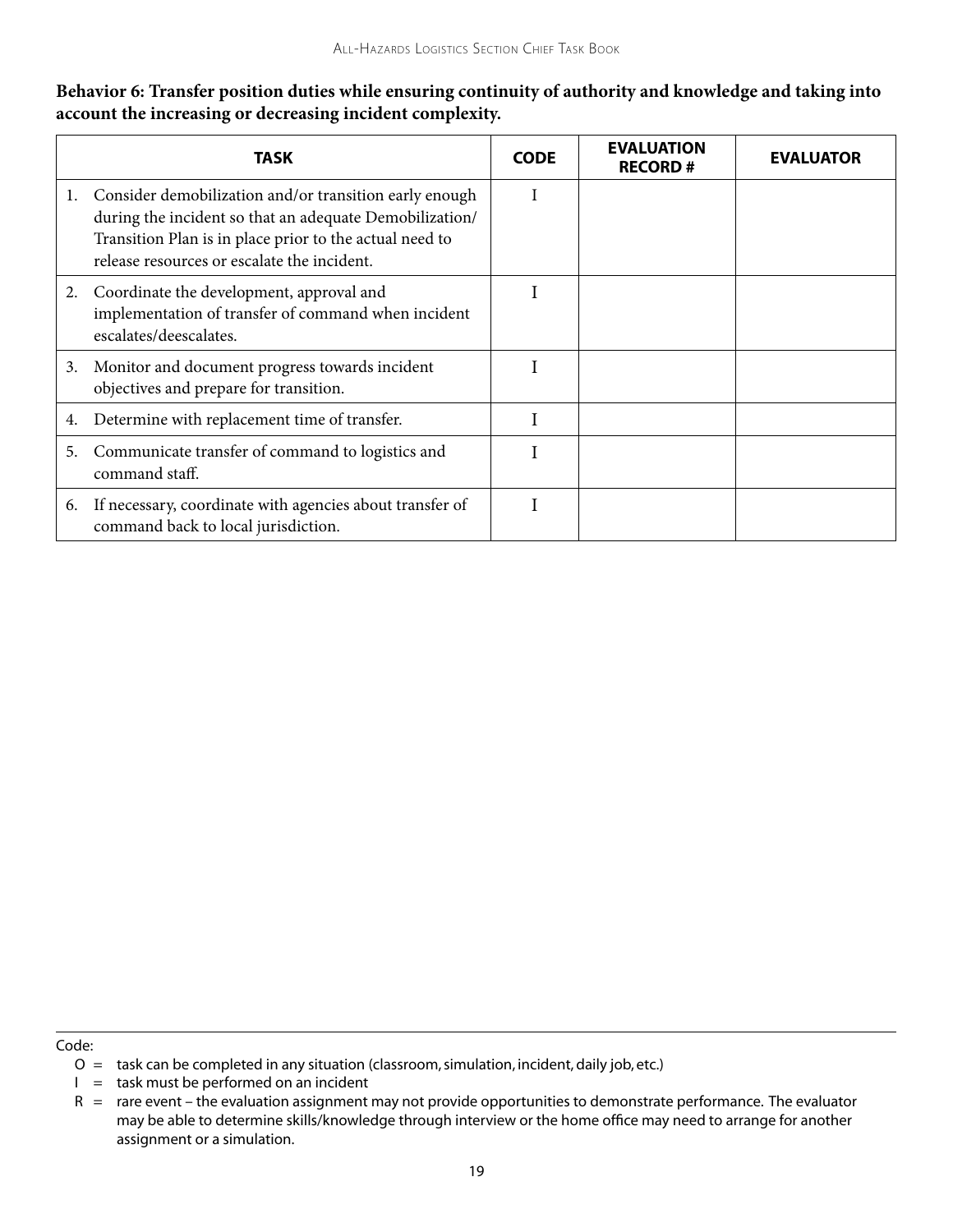#### **INSTRUCTIONS FOR COMPLETING THE EVALUATION RECORD**

There are four separate blocks allowing evaluations to be made. These evaluations may be made on incidents, simulations in classroom, or in daily duties, depending on what the position task book indicates. This should be sufficient for qualification in the position if the individual is adequately prepared. If additional blocks are needed, a page can be copied from a blank task book and attached.

## **Complete These Items at the START of the Evaluation Period:**

*Evaluator's name, incident/office title, and agency:* List the name of the Evaluator, his/her incident position or office title, and agency.

#### *Evaluator's home unit address and phone:* Self-explanatory

*#:* The number next to the evaluator's name in the upper left corner of the evaluation record identifies a particular incident or group of incidents. This number should be placed in the column labeled "Evaluation Record #" on the PTB for each task performed satisfactorily. This number will enable reviewers of the completed PTB to ascertain the qualifications of the different evaluators prior to making the appropriate sign-off on the PTB.

*Location of Incident/Simulation:* Identify the location where the tasks were performed by agency and office.

*Incident Kind:* Enter kind of incident; e.g., Hazmat, wildland fire, structural fire, search and rescue, flood, tornado, etc.

### **Complete These Items at the END of the Evaluation Period:**

*Number and Type of Resources:* Enter the number of resources and types assigned to the incident pertinent to the Trainee's task book position.

*Duration:* Enter inclusive dates during which the Trainee was evaluated. This block may indicate a span of time covering several small and similar incidents if the Trainee has been evaluated on that basis; e.g., several initial attack wildfires in similar fuel types.

*Recommendation:* Check as appropriate and/or make comments regarding the future needs for development of this trainee.

*Date:* List the date the record is being completed.

*Evaluator's initials:* Initial here to authenticate your recommendations and to allow for comparison with initials in the PTB.

*Evaluator's relevant certification:* List **your** certification relevant to the Trainee position you supervised.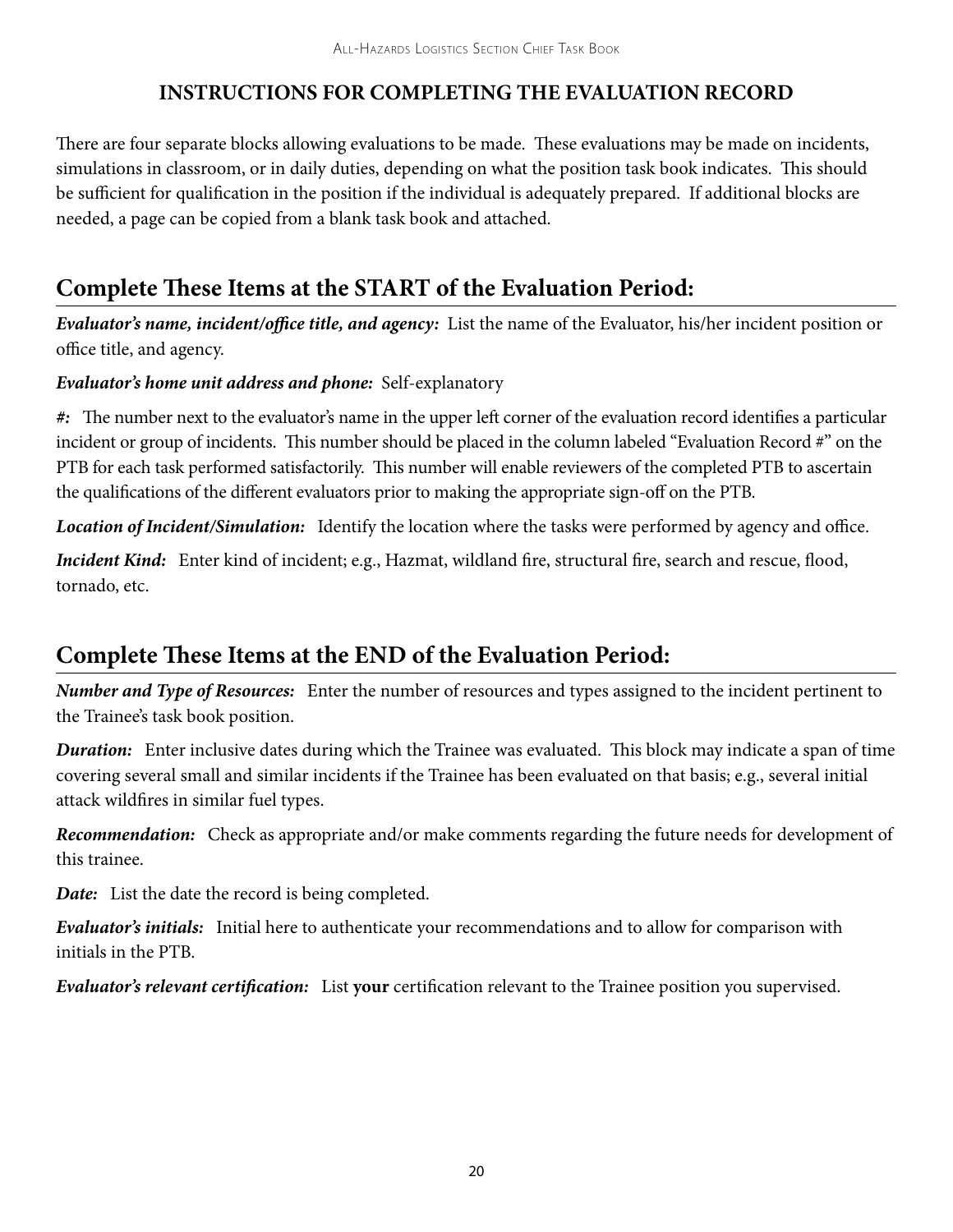## **Evaluation Record**

|                                                                     | <b>TRAINEE NAME</b>                                                                                                                                                                                                                                                                                                                                                                                                                                                                                                                                                                                                                                                                                                                                                            |                                                                     | <b>TRAINEE POSITION</b>                                            |  |
|---------------------------------------------------------------------|--------------------------------------------------------------------------------------------------------------------------------------------------------------------------------------------------------------------------------------------------------------------------------------------------------------------------------------------------------------------------------------------------------------------------------------------------------------------------------------------------------------------------------------------------------------------------------------------------------------------------------------------------------------------------------------------------------------------------------------------------------------------------------|---------------------------------------------------------------------|--------------------------------------------------------------------|--|
| Evaluator's name:<br>#1<br>Incident/office title & agency:          |                                                                                                                                                                                                                                                                                                                                                                                                                                                                                                                                                                                                                                                                                                                                                                                |                                                                     |                                                                    |  |
| Evaluator's home unit address & phone:                              |                                                                                                                                                                                                                                                                                                                                                                                                                                                                                                                                                                                                                                                                                                                                                                                |                                                                     |                                                                    |  |
| Name and Location<br>of Incident or<br>Situation<br>(agency & area) | Incident Kind<br>(Hazmat, tornado, flood,<br>structural fire, wildfire,<br>search & rescue, etc.)                                                                                                                                                                                                                                                                                                                                                                                                                                                                                                                                                                                                                                                                              | Number & Type of<br>Resources<br>Pertinent to<br>Trainee's Position | Duration<br><i>(inclusive dates)</i><br><i>in trainee status</i> ) |  |
|                                                                     |                                                                                                                                                                                                                                                                                                                                                                                                                                                                                                                                                                                                                                                                                                                                                                                |                                                                     | to                                                                 |  |
|                                                                     | The tasks initialed & dated by me have been performed under my supervision in a satisfactory manner by the above named Trainee.<br>I recommend the following for further development of this Trainee.<br>The individual has successfully performed all tasks for the position and should be considered for certification.<br>The individual was not able to complete certain tasks (comments below) or additional guidance is required.<br>Not all tasks were evaluated on this assignment and an additional assignment is needed to complete the evaluation.<br>The individual is severely deficient in the performance of tasks for the position and needs further training (both required &<br>knowledge and skills needed) prior to additional assignment(s) as a Trainee. |                                                                     |                                                                    |  |
| Date:<br>Evaluator's name:<br>#2<br>Incident/office title & agency: |                                                                                                                                                                                                                                                                                                                                                                                                                                                                                                                                                                                                                                                                                                                                                                                |                                                                     |                                                                    |  |
| Evaluator's home unit address & phone:                              |                                                                                                                                                                                                                                                                                                                                                                                                                                                                                                                                                                                                                                                                                                                                                                                |                                                                     |                                                                    |  |
| Name and Location<br>of Incident or<br>Situation<br>(agency & area) | Incident Kind<br>(Hazmat, tornado, flood,<br>structural fire, wildfire,<br>search & rescue, etc.)                                                                                                                                                                                                                                                                                                                                                                                                                                                                                                                                                                                                                                                                              | Number & Type of<br>Resources<br>Pertinent to<br>Trainee's Position | Duration<br><i>(inclusive dates)</i><br><i>in trainee status</i> ) |  |
|                                                                     |                                                                                                                                                                                                                                                                                                                                                                                                                                                                                                                                                                                                                                                                                                                                                                                |                                                                     | to                                                                 |  |
|                                                                     | The tasks initialed & dated by me have been performed under my supervision in a satisfactory manner by the above named Trainee.<br>I recommend the following for further development of this Trainee.<br>The individual has successfully performed all tasks for the position and should be considered for certification.<br>The individual was not able to complete certain tasks (comments below) or additional guidance is required.<br>Not all tasks were evaluated on this assignment and an additional assignment is needed to complete the evaluation.<br>The individual is severely deficient in the performance of tasks for the position and needs further training (both required &<br>knowledge and skills needed) prior to additional assignment(s) as a Trainee. |                                                                     |                                                                    |  |
| Date:                                                               |                                                                                                                                                                                                                                                                                                                                                                                                                                                                                                                                                                                                                                                                                                                                                                                |                                                                     |                                                                    |  |